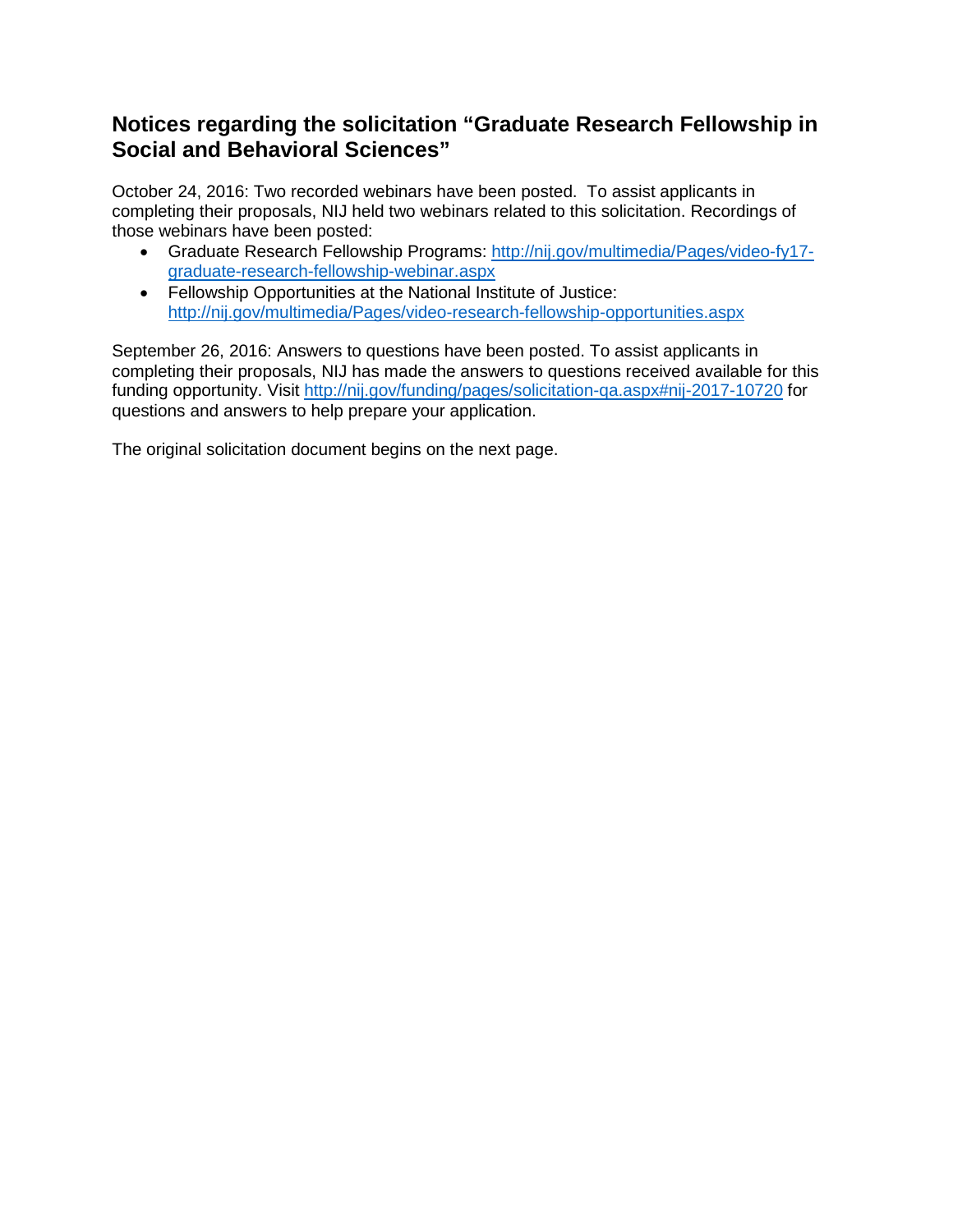National Institute of Justice

**U.S. Department of Justice Combine Combine Combine Combine Combine Combine Combine Combine Combine Combine Combine Combine Combine Combine Combine Combine Combine Combine Combine Combine Combine Combine Combine Combine Co** Office of Justice Programs **Approval Expires 12/31/2018** 



The [U.S. Department of Justice](http://www.usdoj.gov/) (DOJ), [Office of Justice Programs](http://www.ojp.usdoj.gov/) (OJP), [National Institute of](http://www.nij.gov/)  [Justice](http://www.nij.gov/) (NIJ) is seeking applications for funding of innovative doctoral dissertation research in the social and behavioral sciences that is relevant to providing solutions to better ensure public safety, prevent and control crime, and ensure the fair and impartial administration of criminal justice in the United States. This program furthers the Department's mission by sponsoring research to provide objective, independent, evidence-based knowledge and tools to meet the challenges of crime and justice, particularly at the state and local levels.

# **Graduate Research Fellowship in the Social and Behavioral Sciences**

### **Eligibility**

Eligible applicants are limited to degree-granting academic institutions in the United States and its territories. To be eligible, the institution must be fully accredited by one of the regional institutional accreditation agencies recognized by the U.S. Secretary of Education. Under this solicitation, the applicant institution must apply as the sponsoring institution for the doctoral candidate conducting criminal justice-related research in a discipline relevant to NIJ's mission*.*

NIJ may elect to make awards for applications submitted under this solicitation in future fiscal years, dependent on, among other considerations, the merit of the applications and on the availability of appropriations.

### **Deadline**

Applicants must register with [Grants.gov](http://www.grants.gov/web/grants/search-grants.html) prior to submitting an application. All applications are due to be submitted and in receipt of a successful validation message in Grants.gov by 11:59 p.m. eastern time on November 21, 2016.

All applicants are encouraged to read this: [Important Notice: Applying for Grants in Grants.gov.](http://ojp.gov/funding/Apply/Grants-govInfo.htm) For additional information, see [How to Apply](#page-24-0) in [Section D. Application and Submission](#page-13-0)  [Information.](#page-13-0)

## **Contact Information**

For technical assistance with submitting an application, contact the Grants.gov Customer Support Hotline at 800-518-4726 or 606-545-5035, or via e-mail to [support@grants.gov.](mailto:support@grants.gov) The [Grants.gov](http://www.grants.gov/web/grants/search-grants.html) Support Hotline hours of operation are 24 hours a day, 7 days a week, except federal holidays.

Applicants that experience unforeseen Grants.gov technical issues beyond their control that prevent them from submitting their application by the deadline must e-mail the NIJ contact identified below **within 24 hours after the application deadline** and request approval to submit their application. Additional information on reporting technical issues is found under "Experiencing Unforeseen Grants.gov Technical Issues" in the [How to Apply](#page-24-0) section.

For assistance with any other requirements of this solicitation, contact the National Criminal Justice Reference Service (NCJRS) Response Center: toll-free at 1-800-851-3420; via TTY at 301-240-6310 (hearing impaired only); email [grants@ncjrs.gov;](mailto:responsecenter@ncjrs.gov) fax to 301-240-5830; or web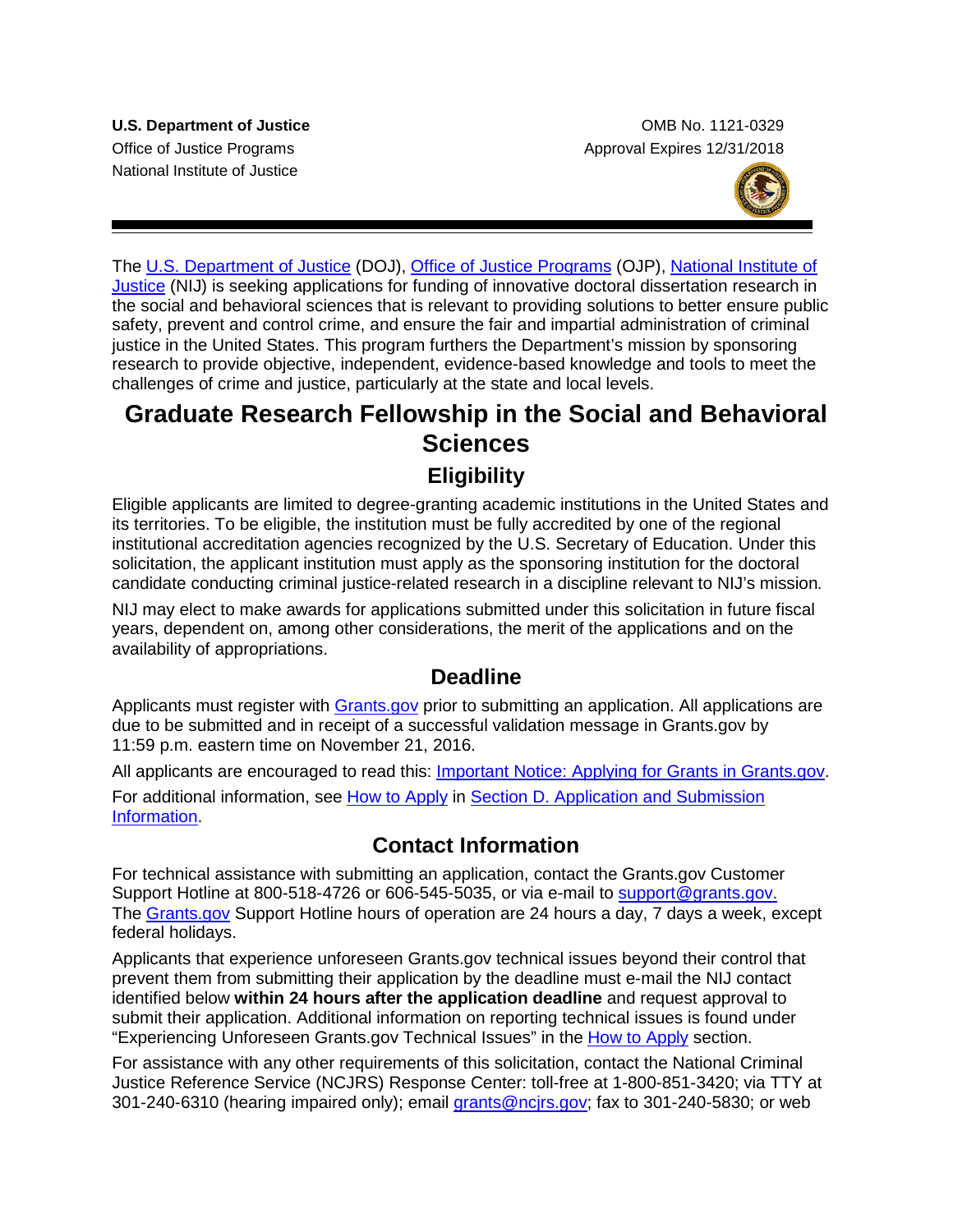chat at <u>https://webcontact.ncjrs.gov/ncjchat/chat.jsp</u>. The NCJRS Response Center hours of operation are 10:00 a.m. to 6:00 p.m. eastern time, Monday through Friday, and 10:00 a.m. to 8:00 p.m. eastern time on the solicitation close date. General information on applying for NIJ awards can be found at [www.nij.gov/funding/Pages/welcome.aspx.](http://www.nij.gov/funding/Pages/welcome.aspx) Answers to frequently asked questions that may assist applicants are posted at [www.nij.gov/funding/Pages/faqs.aspx.](http://www.nij.gov/funding/Pages/faqs.aspx) Answers to frequently asked questions about the Graduate Research Fellowship Program in the Social and Behavioral Sciences are posted at www.nij.gov/GRF-SBS.

Grants.gov number assigned to this announcement: NIJ-2017-10720

Release date: September 12, 2016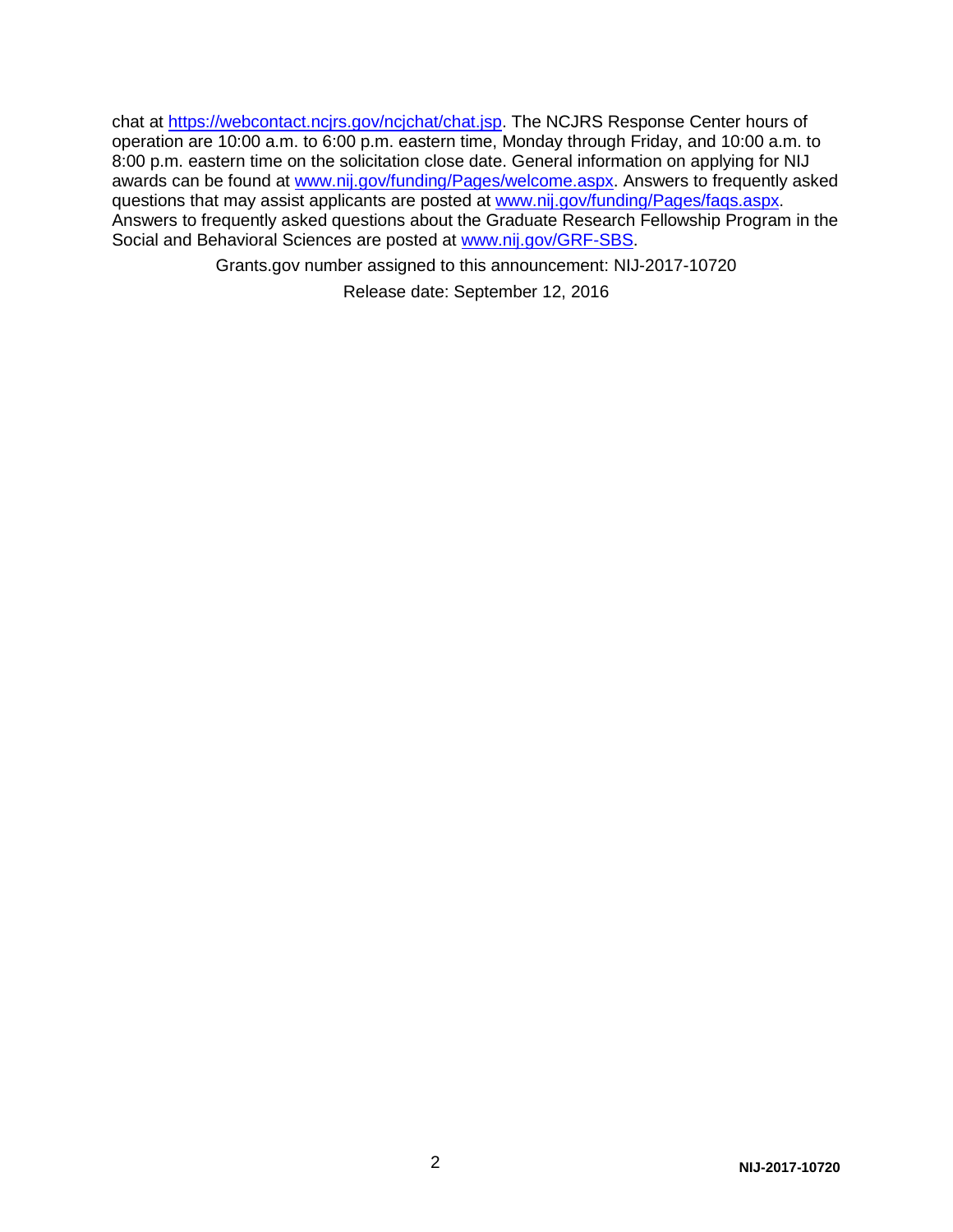# **Contents**

| Limitation on Use of Award Funds for Employee Compensation; Waiver11            |  |
|---------------------------------------------------------------------------------|--|
| Prior Approval, Planning, and Reporting of Conference/Meeting/Training Costs 12 |  |
|                                                                                 |  |
|                                                                                 |  |
|                                                                                 |  |
|                                                                                 |  |
|                                                                                 |  |
|                                                                                 |  |
|                                                                                 |  |
|                                                                                 |  |
|                                                                                 |  |
|                                                                                 |  |
|                                                                                 |  |
|                                                                                 |  |
| General Information About Post-Federal Award Reporting Requirements 31          |  |
|                                                                                 |  |
|                                                                                 |  |
| Freedom of Information Act and Privacy Act (5 U.S.C. 552 and 5 U.S.C. 552a) 33  |  |
|                                                                                 |  |
|                                                                                 |  |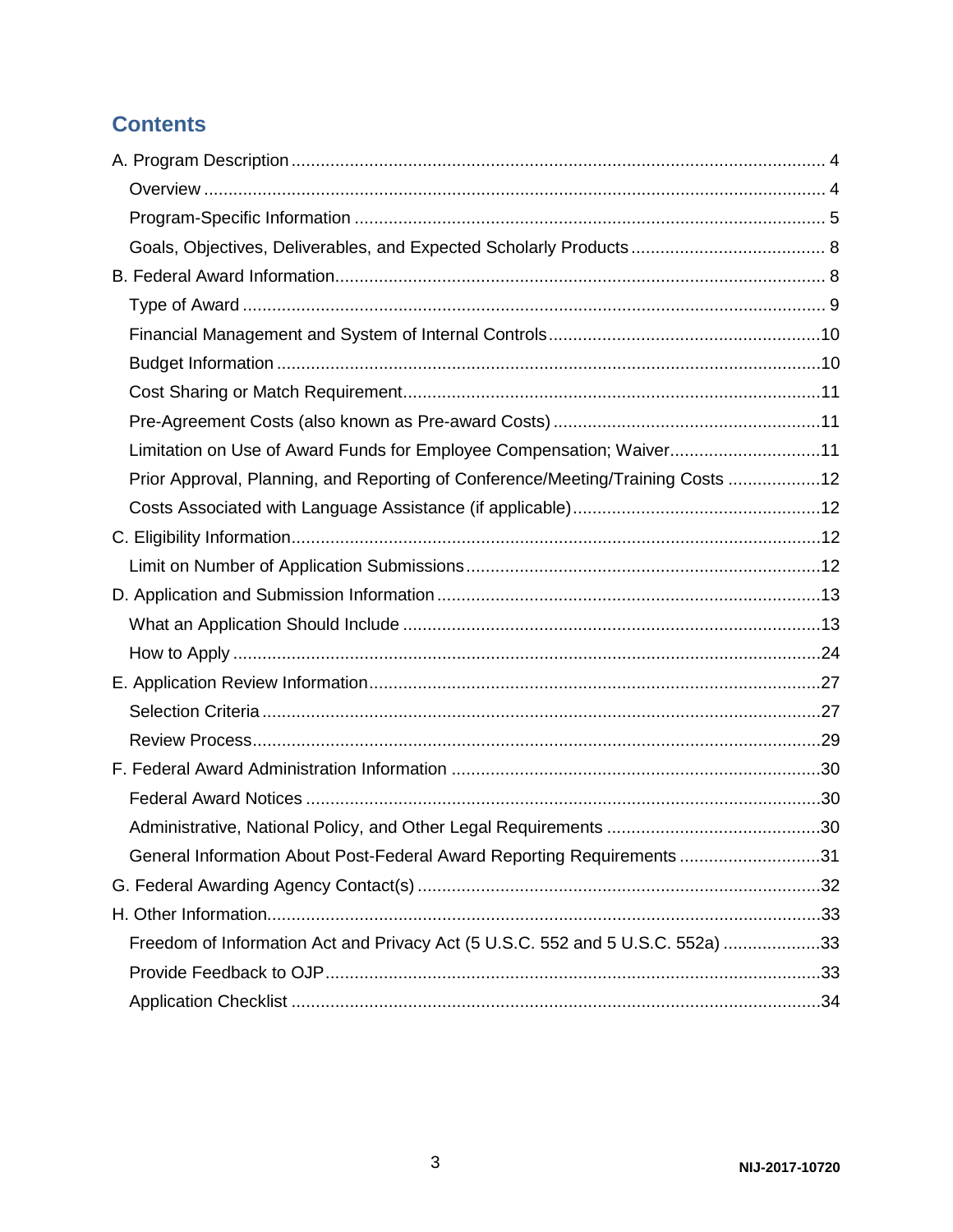# **Graduate Research Fellowship in the Social and Behavioral Sciences**

# **(CFDA No. 16.562)**

## <span id="page-4-0"></span>**A. Program Description**

#### <span id="page-4-1"></span>**Overview**

The NIJ Graduate Research Fellowship (GRF) Program in Social and Behavioral Sciences is open to doctoral students in all social and behavioral science disciplines. This program provides awards to accredited academic institutions to support graduate research leading to doctoral degrees in areas that are relevant to ensuring public safety, preventing and controlling crime, and ensuring the fair and impartial administration of criminal justice in the United States. NIJ invests in doctoral education by supporting universities that sponsor students who demonstrate the potential to successfully complete doctoral degree programs in disciplines relevant to the mission of NIJ, and who are in the final stages of graduate study. Applicants sponsoring doctoral students are eligible to apply only if:

- 1. The doctoral student's degree program is in a social and behavioral science discipline; and
- 2. The student's proposed dissertation research has demonstrable implications for addressing the challenges of public safety, crime, and/or the fair and impartial administration of criminal justice in the United States.

To learn more about NIJ's Graduate Research Fellowship (GRF) Program in Social and Behavioral Sciences, see [www.nij.gov/GRF-SBS.](http://www.nij.gov/GRF-SBS)

Academic institutions sponsoring doctoral students whose disciplines are outside the social and behavioral sciences will **not** be considered under this solicitation. Applicants sponsoring doctoral students whose research is in the areas of science, technology, engineering, or mathematics (STEM) should submit applications under NIJ's ["Graduate Research Fellowship](http://nij.gov/funding/Documents/solicitations/NIJ-2017-10740.pdf)  [Program in Science, Technology, Engineering, and Mathematics"](http://nij.gov/funding/Documents/solicitations/NIJ-2017-10740.pdf) (GRF-STEM) solicitation.

Awards are anticipated to be made to successful applicant institutions in the form of a grant to cover a fellowship for the sponsored doctoral student. Awards in the amount of \$32,000 will be made under this solicitation. Award funds should be used to cover all allowable expenses over the project period. Additional funds will not be provided. Final award decisions will be made by the Director of the National Institute of Justice.

**Authorizing Statute:** Title I of the Omnibus Crime Control and Safe Streets Act of 1968, Part A, Sections 201-202, Pub. L. No. 90-351, 42 USC 3721 - 42 USC 3722 and an act appropriating funds for the Department.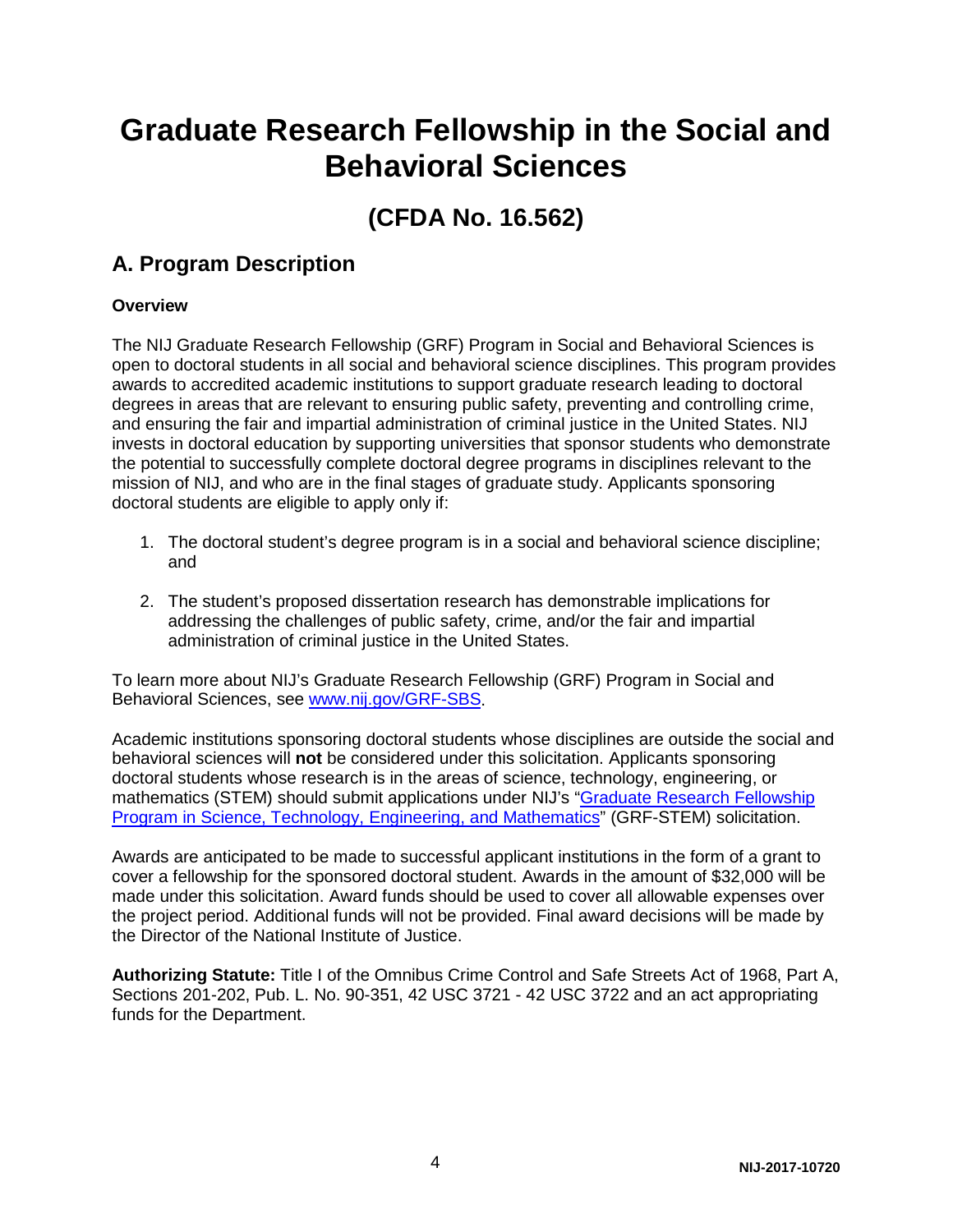#### <span id="page-5-0"></span>**Program-Specific Information**

NIJ's Graduate Research Fellowship Program in the Social and Behavioral Sciences is open to doctoral students in all social and behavioral science disciplines. To learn more about the program, see [www.nij.gov/GRF-SBS.](http://www.nij.gov/GRF-SBS)

Degree-granting educational institutions are encouraged to sponsor outstanding and promising doctoral students whose dissertation research has direct implications for ensuring public safety, preventing and controlling crime, and ensuring the fair and impartial administration of criminal justice in the United States.

Successful applicants must demonstrate clearly how the proposed dissertation research will advance criminal justice practice and/or policy in the United States. The proposal must demonstrate strong support from the dissertation chair in the development, review, and submission of the proposal as well as the execution of the proposed work.

Quantitative, qualitative, primary, and secondary data analysis and mixed-method approach research studies are encouraged. Special consideration will be given to applications that demonstrate that the most rigorous research methods applicable to the proposed research topic will be used to maximize the validity and reliability of the findings.

NIJ encourages the resubmission of proposals that have addressed previous peer review comments.

#### **Applicant**

The applicant under this solicitation will be a degree-granting academic institution in the United States or its territories. To be eligible, the academic institution of record must be fully accredited by one of the regional institutional accreditation agencies recognized by the U.S. Secretary of Education. An applicant institution sponsoring a doctoral student is eligible to apply only if the doctoral student satisfies the [Doctoral Student Eligibility Requirements.](#page-5-1) **Applications from students who apply as individuals will be removed from consideration**.

The academic institution's institution-wide research office (e.g., office of sponsored research) must complete and submit an application electronically using Grants.gov (see [What an](#page-13-1)  [Application Should Include\)](#page-13-1). If allowed by the applicant institution, the sponsored doctoral student should be identified as the project's principal investigator.

The applicant must demonstrate that the sponsored graduate student is enrolled in a qualifying doctoral degree program at the time of application. This should take the form of a document from the Office of the Registrar, or an equivalent university- or college-wide office with the authority to verify status. A transcript may be accepted if it clearly indicates the student's current full-time enrollment in the qualifying doctoral degree program.

#### <span id="page-5-1"></span>**Doctoral Student Eligibility Requirements**

The graduate student must:

1. Be enrolled full-time in a doctoral degree program in a social and behavioral sciences discipline at the eligible academic institution; and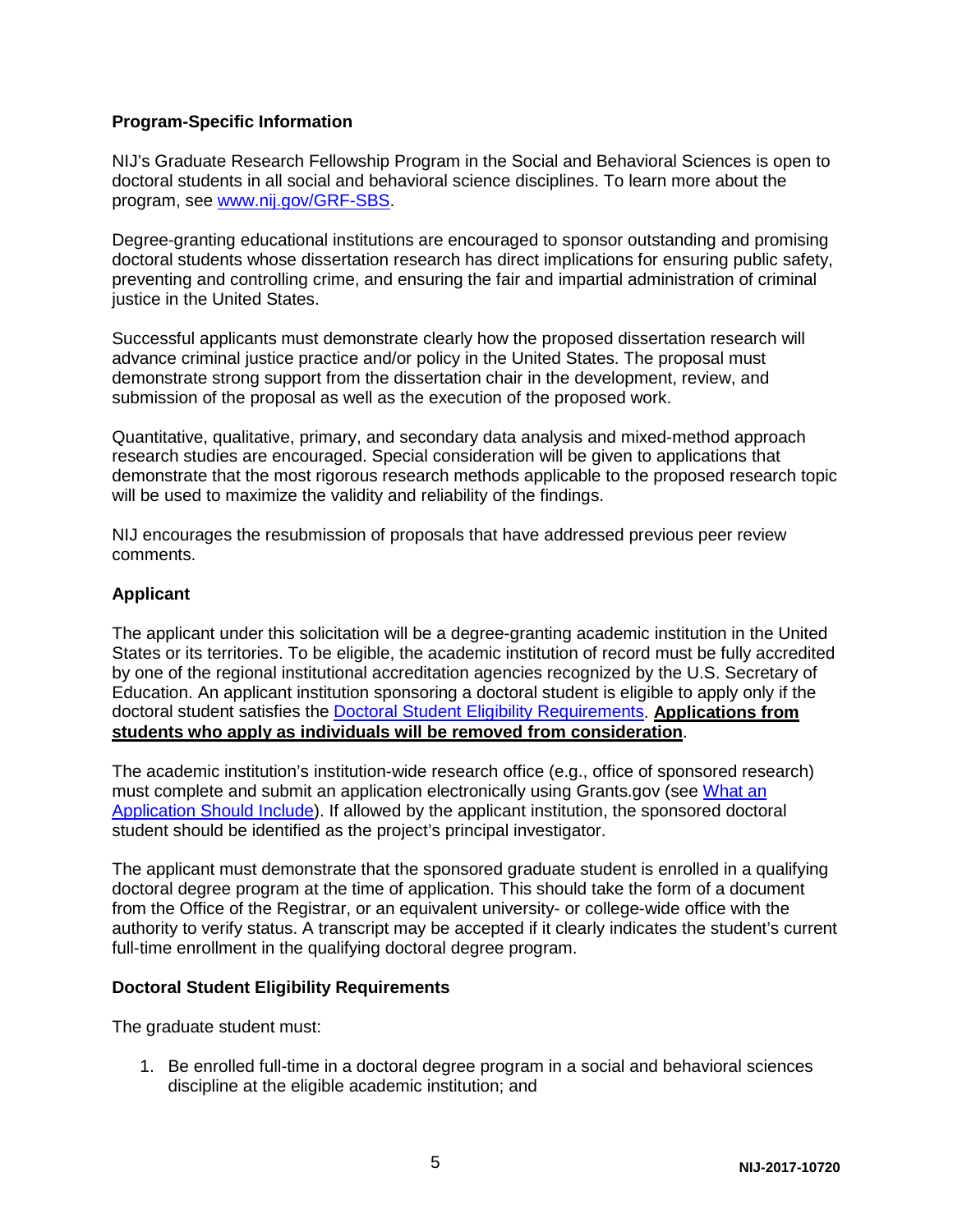2. Propose a dissertation research topic that is relevant to addressing the challenges of public safety, crime, and/or the fair and impartial administration of criminal justice in the United States (see [What an Application Should Include\)](#page-13-1).

There are three requirements for the NIJ Graduate Research Fellowship Program that must be completed before an award can be made. It is not necessary for the student to have completed the three requirements listed below at the time of the application due date:

- 1. The doctoral student must have completed all required course work.
- 2. The doctoral student must have passed qualifying comprehensive exams.
- 3. The doctoral student must be advanced to candidacy by the university.

The doctoral student need not have a dissertation committee at the time the application is submitted, nor is it necessary for the student's dissertation topic to have been accepted by the committee. However, if the application is selected for award, grant funds will be withheld until the applicant academic institution submits proof that the student's dissertation topic has been accepted by the committee, and that it is substantively the same as that proposed in the application.

If the doctoral student has an approved topic at the time of application, then it should be noted in a statement of support from the doctoral student's dissertation committee chair (see Dissertation [Committee Chair Requirements\)](#page-7-0). If the doctoral student's topic has not been approved at the time of application, then the expected dates by which the doctoral student will meet this requirement should be indicated in the project timeline (see "Proposed project timeline and expected milestones" under [Appendices\)](#page-16-0). In addition, the doctoral student's faculty advisor, department chair, departmental director of graduate studies, or an individual with similar responsibilities must submit a statement of support at the time of application. That statement of support should generally follow the outline provided below for the statement of support from the dissertation committee chair, including all relevant elements.

Even though an award may be made, access to award funds will be withheld until the required documentation is received and approved by the NIJ Program Office. NIJ anticipates that award notifications will be made on or before May 8, 2017. The applicant and the doctoral student are cautioned not to anticipate the availability of fellowship funds for meeting any necessary or required expenses until the requirements stipulated above have been met in full. Awarded applicants may receive fellowship funding to support only a doctoral student who is actively enrolled in the doctoral degree program and actively carrying out the research for the dissertation identified in the funding application.

Applicants whose doctoral students have completed the three requirements are encouraged to provide documentation of such completion in the application. Applicants whose doctoral students have not completed these requirements by the solicitation application deadline are encouraged to apply but should indicate, in the project timeline, the dates by which the sponsored doctoral student is expected to complete the three requirements under this section. The timeline should also provide details of other project milestones, including but not limited to, the expected timing of the dissertation prospectus defense, the writing of the dissertation, and an expected dissertation defense date. The project timeline also should include time to complete edits to the dissertation and time for submission of the final dissertation to NIJ.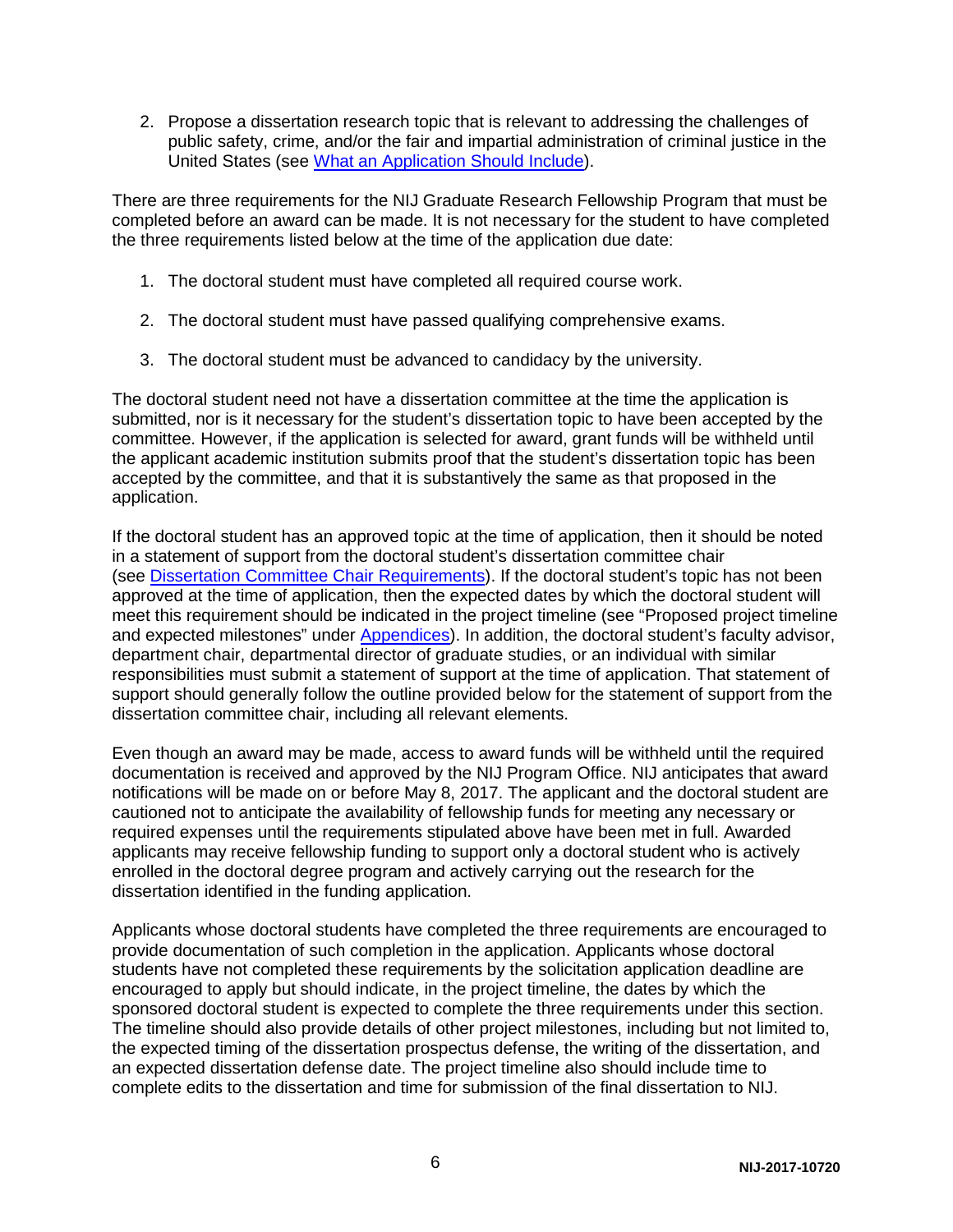Human subjects protection paperwork including Institutional Review Board (IRB) documentation and a completed privacy certificate are not required at the time of application. If awarded, and if applicable, funds will be withheld until submission and NIJ approval of any required Human Subjects Protection paperwork and/or a completed Privacy Certificate. The Privacy Certificate must be signed by the academic institution's IRB chair. For information on NIJ's Human Subjects and Privacy Protection requirements, see [www.nij.gov/nij/funding/humansubjects/welcome.htm.](http://www.nij.gov/nij/funding/humansubjects/welcome.htm)

#### <span id="page-7-0"></span>**Dissertation Committee Chair Requirements**

Although a fellowship may be awarded based on consideration of a letter of support from the faculty advisor, department chair, departmental director of graduate studies, or individual with similar responsibilities, the NIJ Program Office must receive a statement of support from the sponsored doctoral student's dissertation committee chair prior to authorizing the disbursement of award funds (applicants can expect to see conditions to that effect attached to any such award). If the dissertation committee has accepted the student's topic at the time of application, that statement of support must be submitted as part of the application. If the topic has not been accepted by the time of application, it must be submitted as soon as is reasonable after the topic has been approved. The approved dissertation topic must remain substantively similar to that initially proposed.

The statement of support should:

- Evaluate the doctoral student's proposed project.
- Describe the current status of the proposed work.
- Outline any other outstanding work, academic or otherwise, toward completion of the degree.
- Verify the date on which the dissertation research project is expected to be ready to begin.
- Comment on the student's potential to complete the dissertation successfully.
- Indicate that the doctoral student has the full support of the dissertation committee.
- Describe the dissertation committee chair's role in monitoring the project and present evidence of both the department's and the dissertation committee chair's abilities to mentor doctoral candidates through the completion of their degrees.
- Verify that the dissertation committee chair will review and approve all progress reports prior to their submission to NIJ.

**An application that does not include the statement of support from (1) the dissertation committee chair; or (2) the doctoral student's faculty advisor, department chair, departmental director of graduate studies, or individual with similar responsibilities will be removed from consideration**.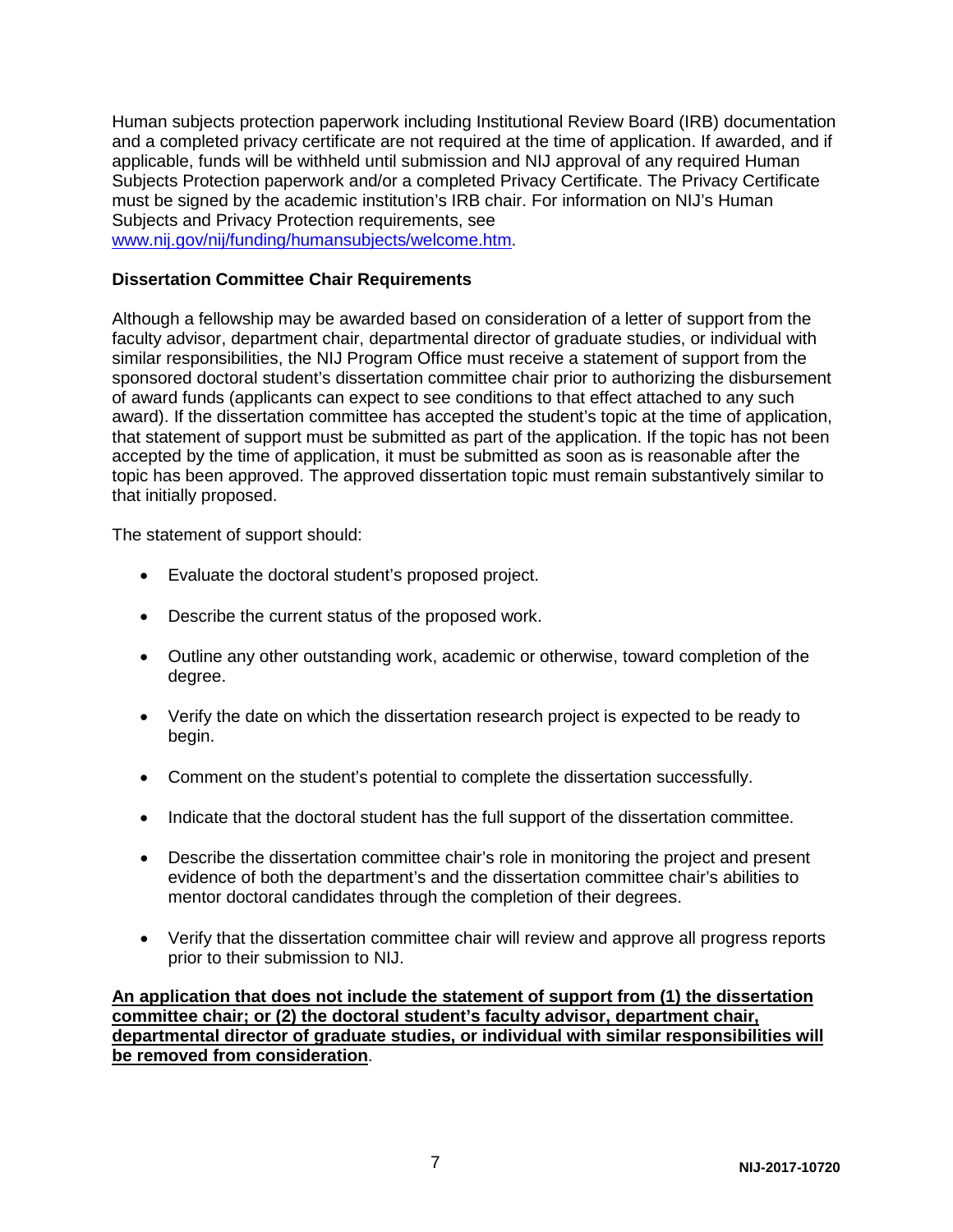For information on application elements designated as required by NIJ under this solicitation, see page 13.

#### <span id="page-8-0"></span>**Goals, Objectives, Deliverables, and Expected Scholarly Products**

The ultimate goal of this solicitation is to increase the pool of researchers in the social and behavioral sciences that are involved in research relevant to problems that affect criminal justice policy and practice in the United States. Through the GRF program in the Social and Behavioral Sciences, NIJ supports graduate education by investing in academic institutions that support outstanding and promising doctoral students.

Recipients of awards made under this solicitation will be required to deliver bi-annual and final progress reports, and quarterly financial reports to NIJ by specified deadlines. The final deliverables for awards under this solicitation are:

- An official signed copy of the doctoral student's dissertation.
- A list of scholarly products and products developed for broad dissemination to informal audiences resulting from the dissertation research.

Such scholarly products may take the form of one or more published, peer-reviewed scientific journal articles or indexed conference abstracts, law review journal articles (if appropriate), book chapter(s) or book(s) in the academic press, technological prototypes, patented inventions, or similar scientific products. Products developed for broad dissemination to informal audiences may take the form of websites, informational documents, online tools, or other similar products.

Upon submission, the dissertation may be archived at the [National Criminal Justice Reference](http://www.ncjrs.gov/)  [Service](http://www.ncjrs.gov/) (NCJRS). Doctoral students who participate in the GRF program are encouraged but are not required to archive their dissertation data.

### <span id="page-8-2"></span><span id="page-8-1"></span>**B. Federal Award Information**

NIJ will make multiple awards of up to \$32,000 each for a project period of 12 months. NIJ will not supplement awards with additional funding, but no-cost extensions may be granted on a case-by-case basis for project delays.

Each fellowship award will be made for a 12-month period. Should the dissertation project not be completed within the initial 12-month period, the academic institution may apply for a no-cost extension for up to 12-months. If additional time is required to complete the dissertation project, NIJ will extend the fellowship award on a case-by-case basis.

The \$32,000 allowance for salary/stipend and related costs may include fringe benefits (if applicable) and health insurance, at the applicant institution's discretion. Under this solicitation, research expenses and related costs may include any combination of the doctoral student's tuition, student fees, project costs, professional society membership fees, or conference travel, among other allowed expenses during the award period (see complete [Budget Information,](#page-10-1)  [including "What will not be funded"](#page-10-1)).

Award funding may be received by the academic institution only while the fellow is actively enrolled in the initially identified doctoral degree program and actively carrying out research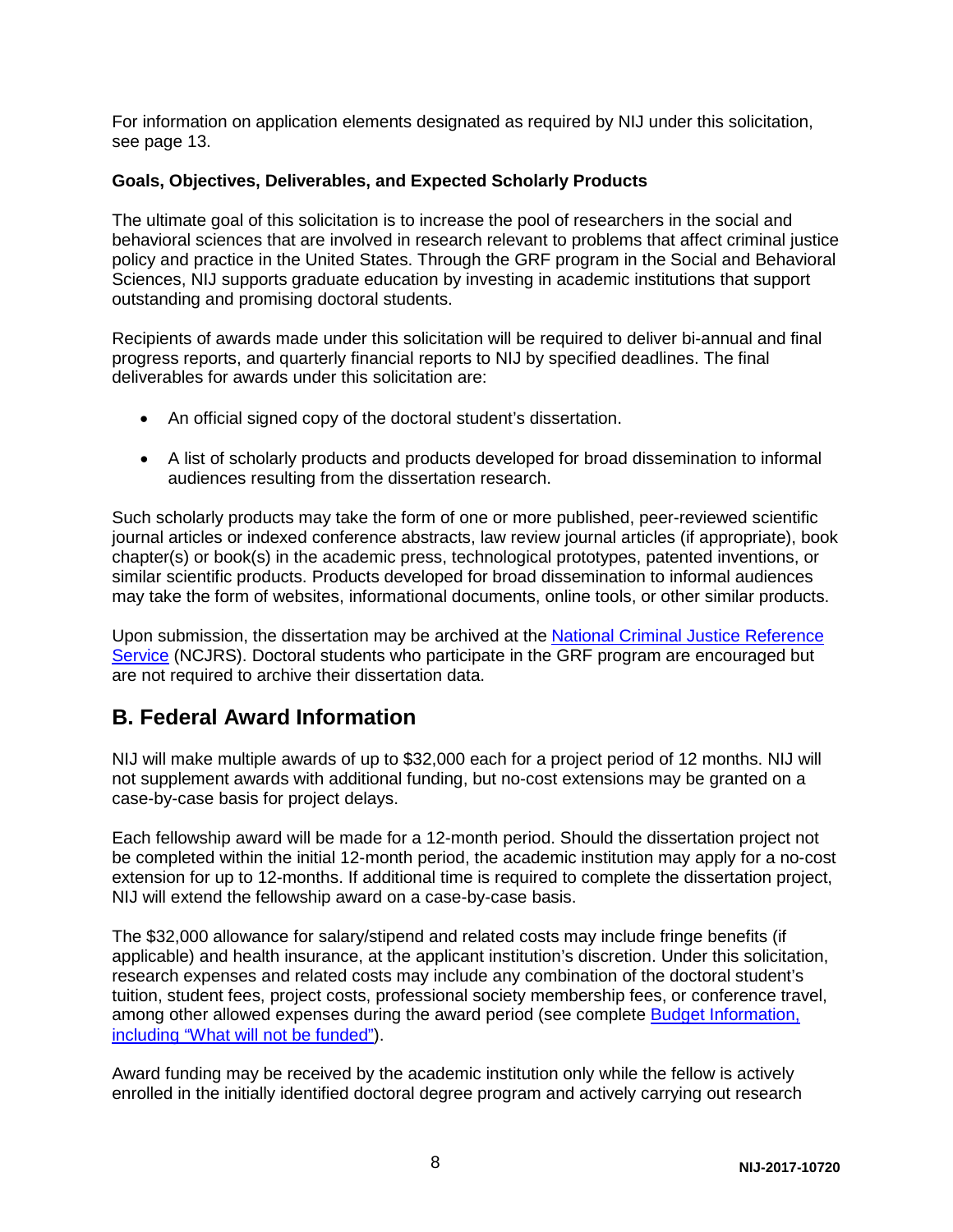toward his/her dissertation. Should certain unforeseen and/or temporary circumstances arise that preclude the fellow from actively pursuing the dissertation research, the fellow is expected to notify the NIJ Program Office via his/her academic institution representative, as identified in the initial application. The award funding may be temporarily suspended at the discretion of the NIJ Program Office.

To allow time for, among other things, any necessary post-award review, modification, and clearance by OJP of the proposed budget, applicants should propose an award start date of August 1, 2017. Although NIJ anticipates that funds awarded under this solicitation will be made available on August 1, 2017, the applicant and the doctoral student are cautioned not to anticipate the availability of funds for meeting any necessary or required expenses for the fall 2017 semester or quarter until the requirements stipulated under Doctoral Student Eligibility have been met in full.

The total period of performance of an award will not exceed five years. The applicant's budget narrative and budget detail worksheet should reflect the entire proposed project timeline of up to 12-months.

Fellowship funds may be used to support only the student who was the subject of the initially reviewed and awarded application, and are not transferable to any other student.

Students do not receive awards directly. The academic institution, as the grant recipient, will be responsible for, among other things, the administration of grant funds and for distributing payments to the fellowship recipient. When an award has been activated, it is expected that the academic institution will draw down funds based on immediate disbursement/reimbursement requirements. Funds should not be paid to the doctoral student in a lump sum but rather should be disbursed over time as project costs are incurred or anticipated. Recipients should time their drawdown requests to ensure that federal cash-on-hand is the minimum needed for disbursements/reimbursements to be made immediately or within 10 days.

All awards are subject to the availability of appropriated funds and to any modifications or additional requirements that may be imposed by law.

#### <span id="page-9-0"></span>**Type of Awar[d1](#page-9-1)**

NIJ expects to make any award from this solicitation in the form of a grant.

**Please note:** Any recipient of an award under this solicitation will be required to comply with Department of Justice regulations on confidentiality and protection of human subjects. See "Requirements related to Research" under "Overview of Legal Requirements Generally Applicable to OJP Grants and Cooperative Agreements - FY 2017 Awards" in OJP's Funding [Resource Center.](http://ojp.gov/funding/index.htm)

<span id="page-9-1"></span> <sup>1</sup> *See generally* 31 U.S.C. §§ 6301-6305 (defines and describes various forms of federal assistance relationships, including grants and cooperative agreements (a type of grant)).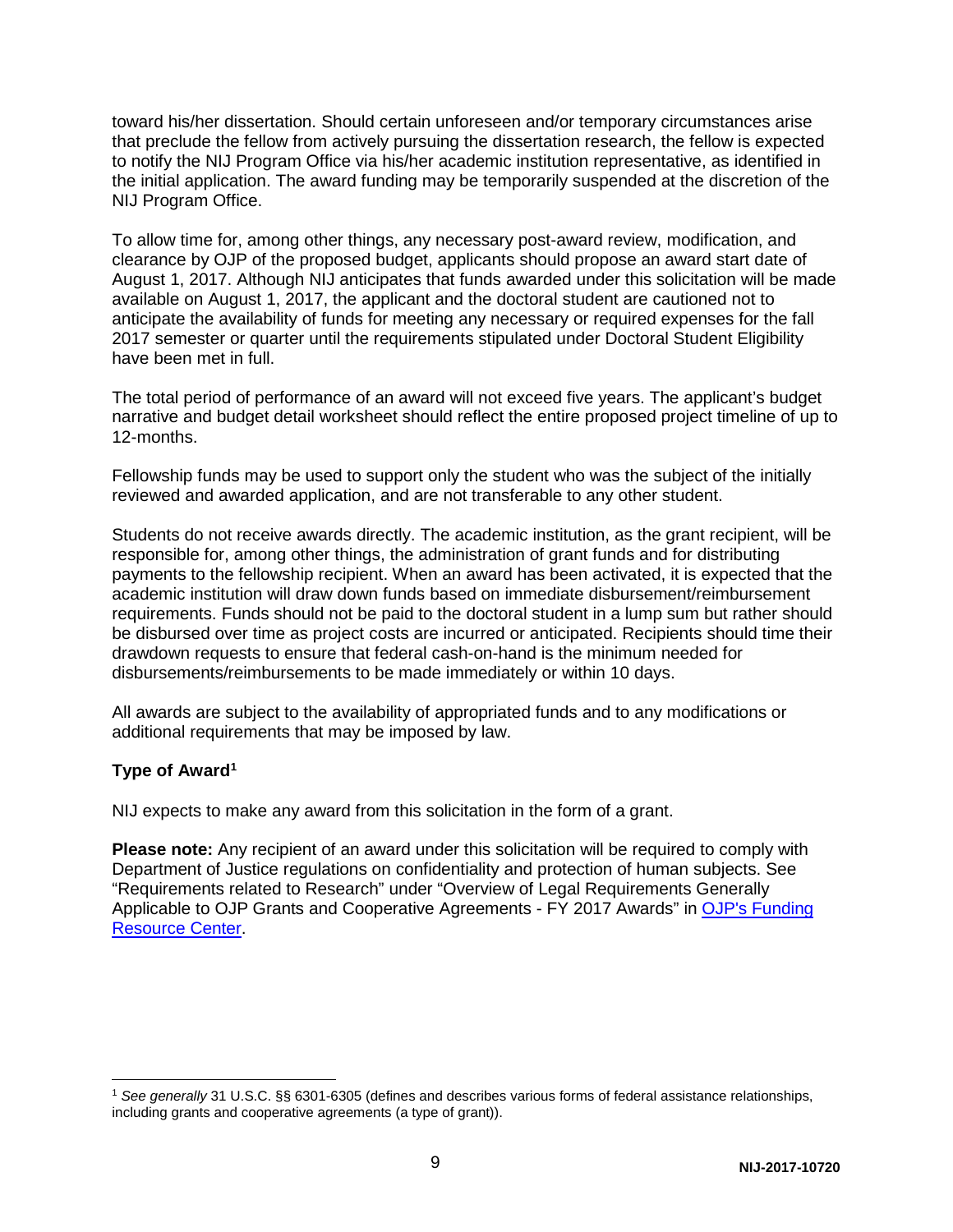#### <span id="page-10-0"></span>**Financial Management and System of Internal Controls**

Award recipients and subrecipients (including recipients or subrecipients that are pass-through entities<sup>[2](#page-10-2)</sup>) must, as described in the Part 200 Uniform Requirements<sup>[3](#page-10-3)</sup> as set out at 2 C.F.R. 200.303:

- (a) Establish and maintain effective internal control over the federal award that provides reasonable assurance that [the recipient (and any subrecipient)] is managing the federal award in compliance with federal statutes, regulations, and the terms and conditions of the federal award. These internal controls should be in compliance with guidance in "Standards for Internal Control in the federal Government" issued by the Comptroller General of the United States and the "Internal Control Integrated Framework", issued by the Committee of Sponsoring Organizations of the Treadway Commission (COSO).
- (b) Comply with federal statutes, regulations, and the terms and conditions of the federal awards.
- (c) Evaluate and monitor [the recipient's (and any subrecipient's)] compliance with statutes, regulations and the terms and conditions of federal awards.
- (d) Take prompt action when instances of noncompliance are identified including noncompliance identified in audit findings.
- (e) Take reasonable measures to safeguard protected personally identifiable information and other information the federal awarding agency or pass-through entity designates as sensitive or [the recipient (or any subrecipient)] considers sensitive consistent with applicable federal, state, local, and tribal laws regarding privacy and obligations of confidentiality.

To help ensure that applicants understand administrative requirements and cost principles, OJP encourages prospective applicants to enroll, at no charge, in the Department of Justice Grants Financial Management Online Training, available [here.](http://gfm.webfirst.com/)

#### <span id="page-10-1"></span>**Budget Information**

#### **What will not be funded:**

- Direct administrative expenses or indirect costs of the institutional applicant.
- Applications for dissertation research by doctoral students who are not pursuing research related to public safety, crime, and/or the fair and impartial administration of criminal justice in the United States.
- Applications primarily to purchase equipment, materials, or supplies.

<span id="page-10-2"></span> $2$  For purposes of this solicitation, the phrase "pass-through entity" includes any recipient or subrecipient that provides a subaward ("subgrant") to carry out part of the funded award or program.

<span id="page-10-3"></span><sup>3</sup> The "Part 200 Uniform Requirements" means the DOJ regulation at 2 C.F.R Part 2800, which adopts (with certain modifications) the provisions of 2 C.F.R. Part 200.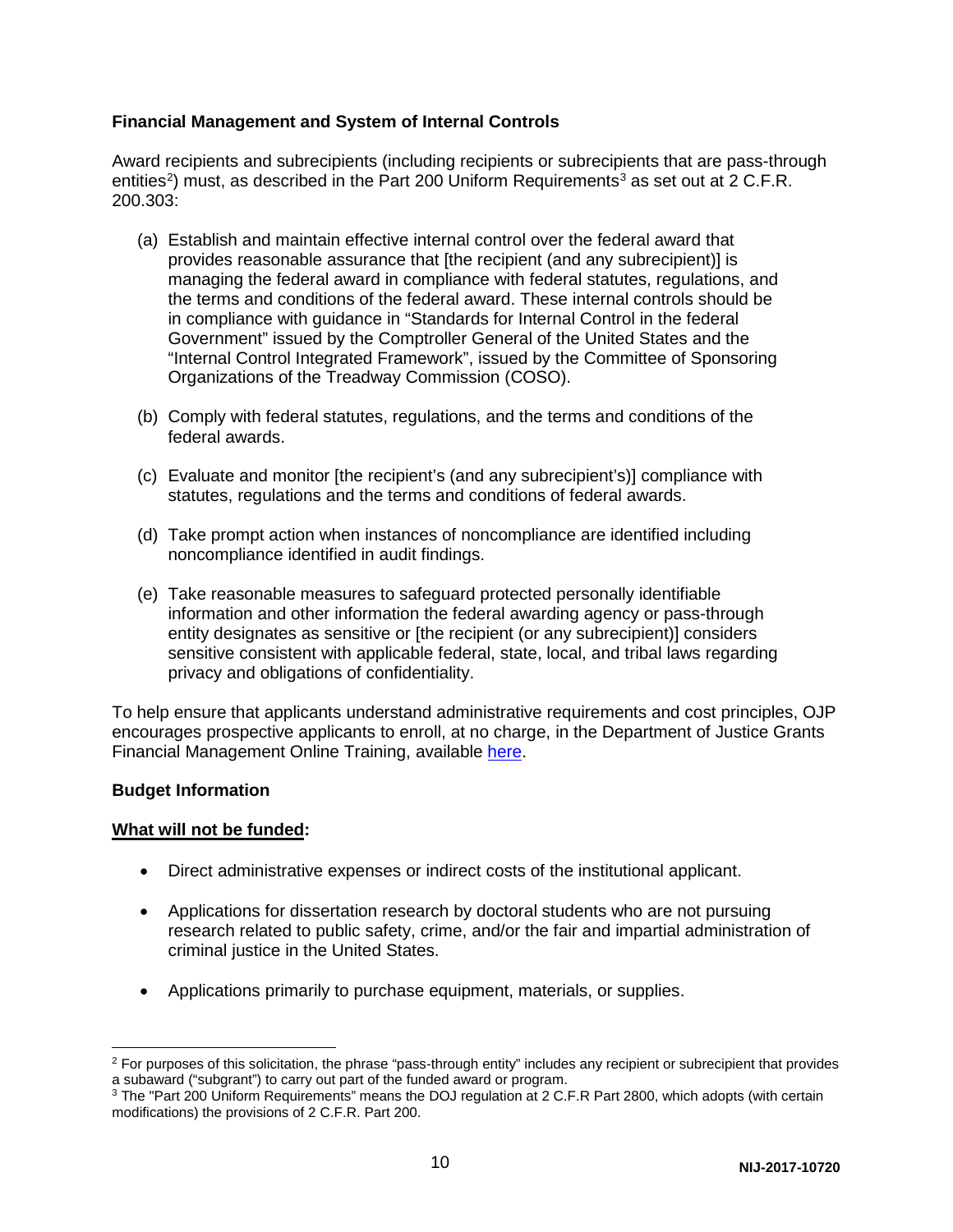- Applications that are not responsive to this specific solicitation.
- Conference, meeting or training activity hosted by the applicant. (Conference, meeting or training attendance by the fellow, if included in the fellowship application and budget, may be allowable.)

#### <span id="page-11-0"></span>**Cost Sharing or Match Requirement**

For information on cost sharing or matching requirements, see "What an Application Should Include" in [Section D. Application and Submission Information.](#page-13-0)

#### <span id="page-11-1"></span>**Pre-Agreement Costs (also known as Pre-award Costs)**

Pre-agreement costs are costs incurred by the applicant prior to the start date of the period of performance of the federal award.

OJP does **not** typically approve pre-agreement costs; an applicant must request and obtain the prior written approval of OJP for all such costs. All such costs incurred prior to award and prior to approval of the costs are incurred at the sole risk of the applicant. (Generally, no applicant should incur project costs *before* submitting an application requesting federal funding for those costs.) Should there be extenuating circumstances that make it appropriate for OJP to consider approving pre-agreement costs, the applicant may contact the point of contact listed on the title page of this solicitation for the requirements concerning written requests for approval. If approved in advance by OJP, award funds may be used for pre-agreement costs, consistent with the recipient's approved budget and applicable cost principles. See the section on "Costs Requiring Prior Approval" in the [DOJ Grants Financial Guide](http://ojp.gov/financialguide/DOJ/index.htm) for more information.

#### <span id="page-11-2"></span>**Limitation on Use of Award Funds for Employee Compensation; Waiver**

With respect to any award of more than \$250,000 made under this solicitation, a recipient may not use federal funds to pay total cash compensation (salary plus cash bonuses) to any employee of the recipient at a rate that exceeds 110% of the maximum annual salary payable to a member of the Federal Government's Senior Executive Service (SES) at an agency with a Certified SES Performance Appraisal System for that year.[4](#page-11-3) The 2016 salary table for SES employees is available at the Office of Personnel Management [website.](http://www.opm.gov/policy-data-oversight/pay-leave/salaries-wages/salary-tables/16Tables/exec/html/ES.aspx) Note: A recipient may compensate an employee at a greater rate, provided the amount in excess of this compensation limitation is paid with non-federal funds. (Non-federal funds used for any such additional compensation will not be considered matching funds, where match requirements apply.) If only a portion of an employee's time is charged to an OJP award, the maximum allowable compensation is equal to the percentage of time worked times the maximum salary limitation.

The Director of the National Institute of Justice may exercise discretion to waive, on an individual basis, this limitation on compensation rates allowable under an award. An applicant that requests a waiver should include a detailed justification in the budget narrative of its application. An applicant that does not submit a waiver request and justification with its application should anticipate that OJP will require the applicant to adjust and resubmit the budget.

<span id="page-11-3"></span> <sup>4</sup> OJP does not apply this limitation on the use of award funds to the nonprofit organizations listed in Appendix VIII to 2 C.F.R. Part 200.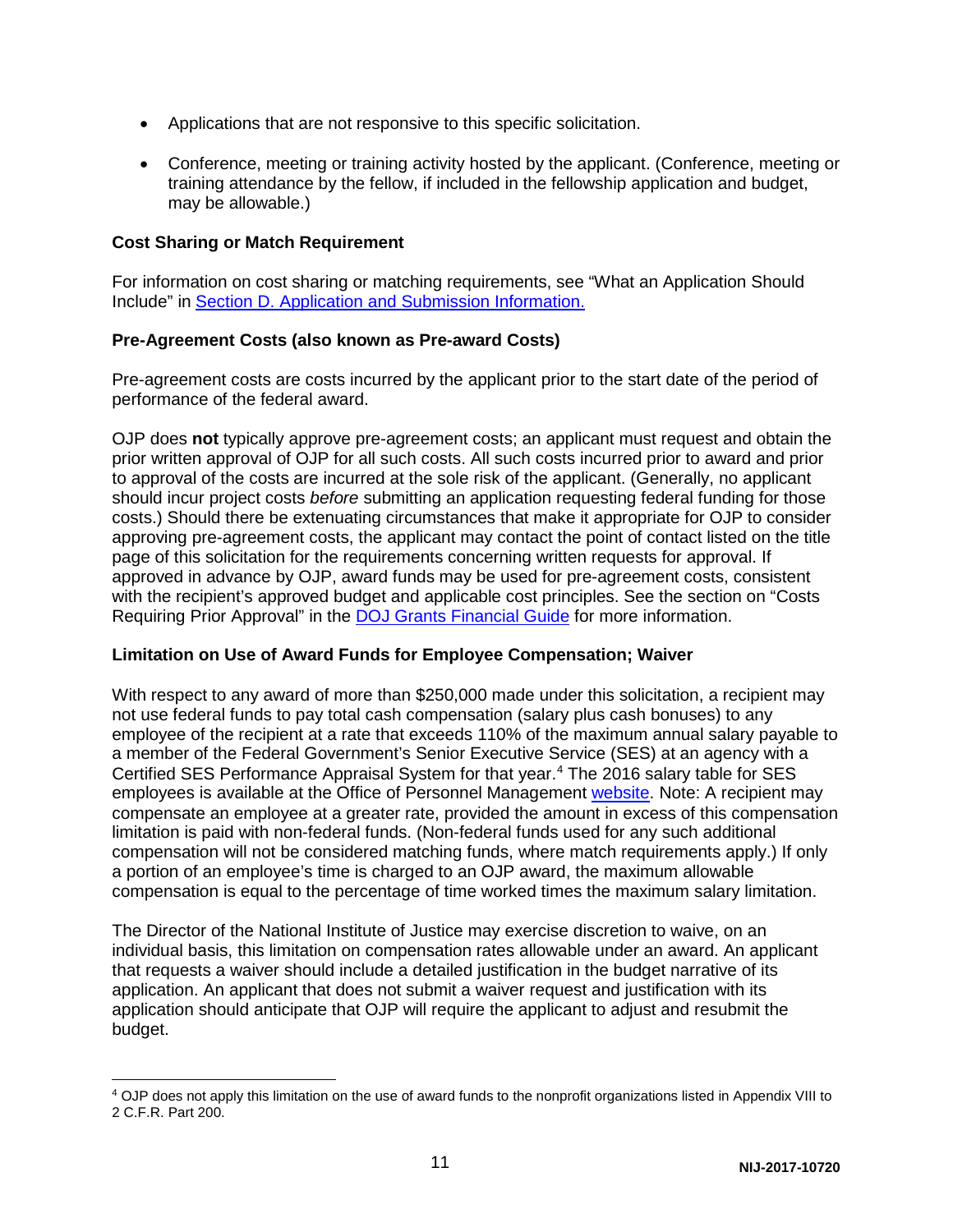The justification should address -- in the context of the work the individual would do under the award -- the particular qualifications and expertise of the individual, the uniqueness of a service the individual will provide, the individual's specific knowledge of the proposed program or project, and a statement that explains whether and how the individual's salary under the award would be commensurate with the regular and customary rate for an individual with his/her qualifications and expertise, and for the work he/she would do under the award.

#### <span id="page-12-0"></span>**Prior Approval, Planning, and Reporting of Conference/Meeting/Training Costs**

OJP strongly encourages every applicant that proposes to use award funds for any conference-, meeting-, or training-related activity (or similar event) to review carefully—before submitting an application—the OJP policy and guidance on approval, planning, and reporting of such events, available at [www.ojp.gov/financialguide/DOJ/PostawardRequirements/chapter3.10a.htm.](http://ojp.gov/financialguide/DOJ/PostawardRequirements/chapter3.10a.htm) OJP policy and guidance (1) encourage minimization of conference, meeting, and training costs; (2) require prior written approval (which may affect project timelines) of most conference, meeting, and training costs for cooperative agreement recipients and of some conference, meeting, and training costs for grant recipients; and (3) set cost limits, including a general prohibition of all food and beverage costs.

#### <span id="page-12-1"></span>**Costs Associated with Language Assistance (if applicable)**

If an applicant proposes a program or activity that would deliver services or benefits to individuals, the costs of taking reasonable steps to provide meaningful access to those services or benefits for individuals with limited English proficiency may be allowable. Reasonable steps to provide meaningful access to services or benefits may include interpretation or translation services where appropriate.

For additional information, see the "Civil Rights Compliance" section under "Overview of Legal Requirements Generally Applicable to OJP Grants and Cooperative Agreements - FY 2017 Awards" in the [OJP Funding Resource Center.](http://ojp.gov/funding/index.htm)

### <span id="page-12-2"></span>**C. Eligibility Information**

For eligibility information, see title page.

For information on cost sharing or matching requirements, see "What an Application Should Include" in [Section D. Application and Submission Information.](#page-13-0)

#### <span id="page-12-3"></span>**Limit on Number of Application Submissions**

If an applicant submits multiple versions of the same application, NIJ will review only the most recent system-validated version submitted. For more information on system-validated versions, see [How to Apply.](#page-24-0)

An academic institution may submit separate applications for more than one doctoral student in the same fiscal year.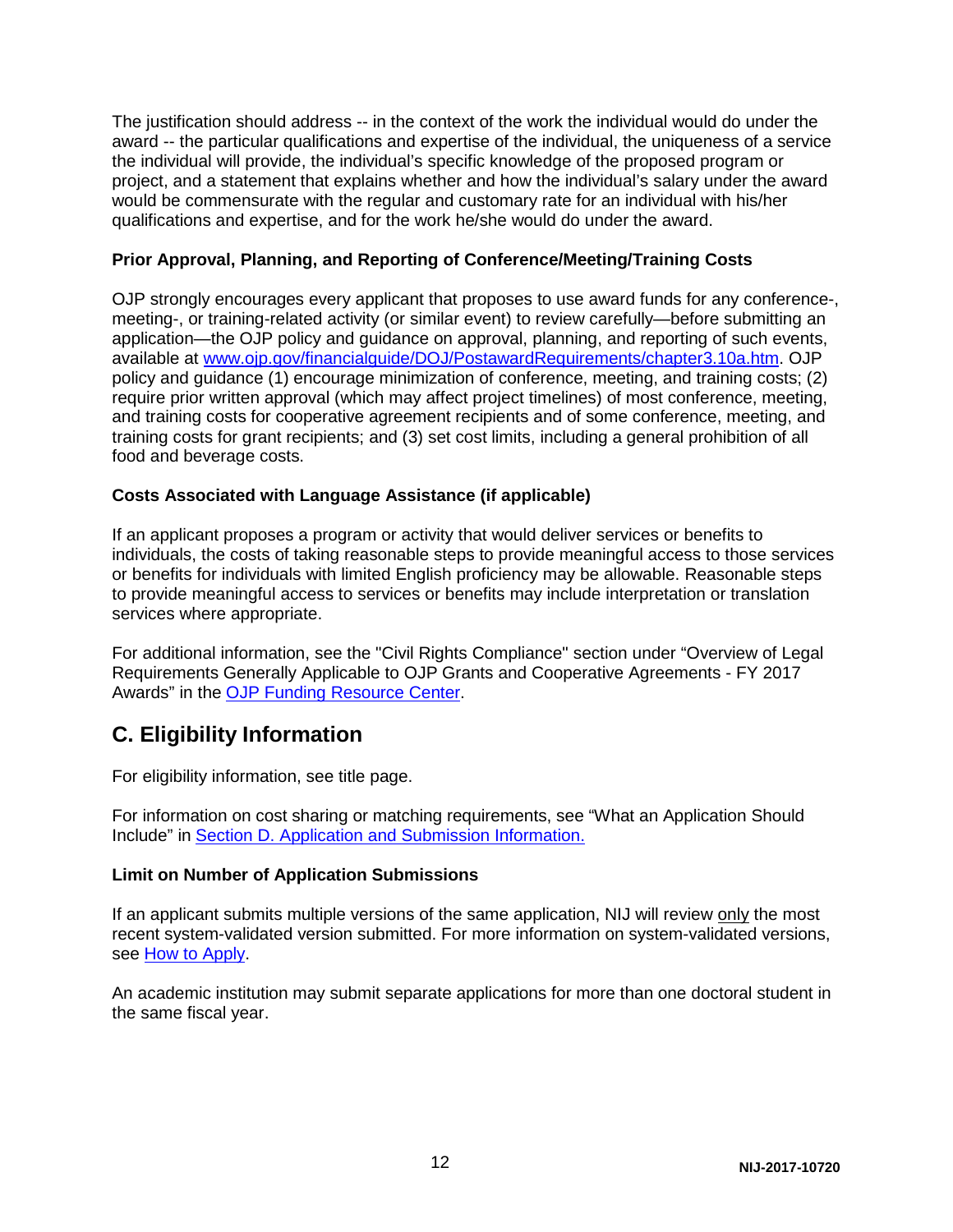### <span id="page-13-0"></span>**D. Application and Submission Information**

#### <span id="page-13-1"></span>**What an Application Should Include**

Applicants should anticipate that if they fail to submit an application that contains all of the specified elements, it may affect negatively the review of their application; and, should a decision be made to make an award, it may result in the inclusion of special conditions that preclude the recipient from accessing or using award funds pending satisfaction of the conditions.

Moreover, applicants should anticipate that applications determined to be nonresponsive to the scope of the solicitation, or that do not include the application elements that NIJ has designated to be critical, will neither proceed to peer review nor receive further consideration. Under this solicitation, NIJ has designated the following application elements as critical: Program Narrative, Budget Detail Worksheet, Budget Narrative, resumes/curriculum vitae of key personnel, bibliography/references, project timeline, and a statement of support from the dissertation committee chair or, as appropriate, the doctoral student's faculty advisor, department chair, departmental director of graduate studies, or an individual with similar responsibilities. Please review the "Note on File Names and File Types" under [How to Apply](#page-24-0) to be sure applications are submitted in permitted formats.

OJP strongly recommends that applicants use appropriately descriptive file names (e.g*.*, "Program Narrative," "Budget Detail Worksheet and Budget Narrative," "Timelines," "Memoranda of Understanding," "Resumes") for all attachments. Also, OJP recommends that applicants include resumes in a single file.

#### **1. Information to Complete the Application for Federal Assistance (SF-424)**

The SF-424 is a required standard form used as a cover sheet for submission of preapplications, applications, and related information. Grants.gov and OJP's Grants Management System (GMS) take information from the applicant's profile to populate the fields on this form. When selecting "type of applicant," if the applicant is a for-profit entity, select "For-Profit Organization" or "Small Business" (as applicable).

**Intergovernmental Review:** This funding opportunity (program) **is not** subject to [Executive](http://www.archives.gov/federal-register/codification/executive-order/12372.html)  [Order 12372.](http://www.archives.gov/federal-register/codification/executive-order/12372.html) (In completing the SF-424, applicants are to make the appropriate selection in response to question 19 to indicate that the "Program is not covered by E.O. 12372.")

#### **2. Project Abstract**

The project abstract is a very important part of the application, and serves as an introduction to the proposed project. NIJ uses the project abstract for a number of purposes, including assignment of the application to an appropriate review panel. If the application is funded, the project abstract typically will become public information and be used to describe the project.

Applications should include a high-quality project abstract that summarizes the proposed project in 250-400 words. Project abstracts should be—

- Written for a general public audience.
- Submitted as a separate attachment with "Project Abstract" as part of its file name.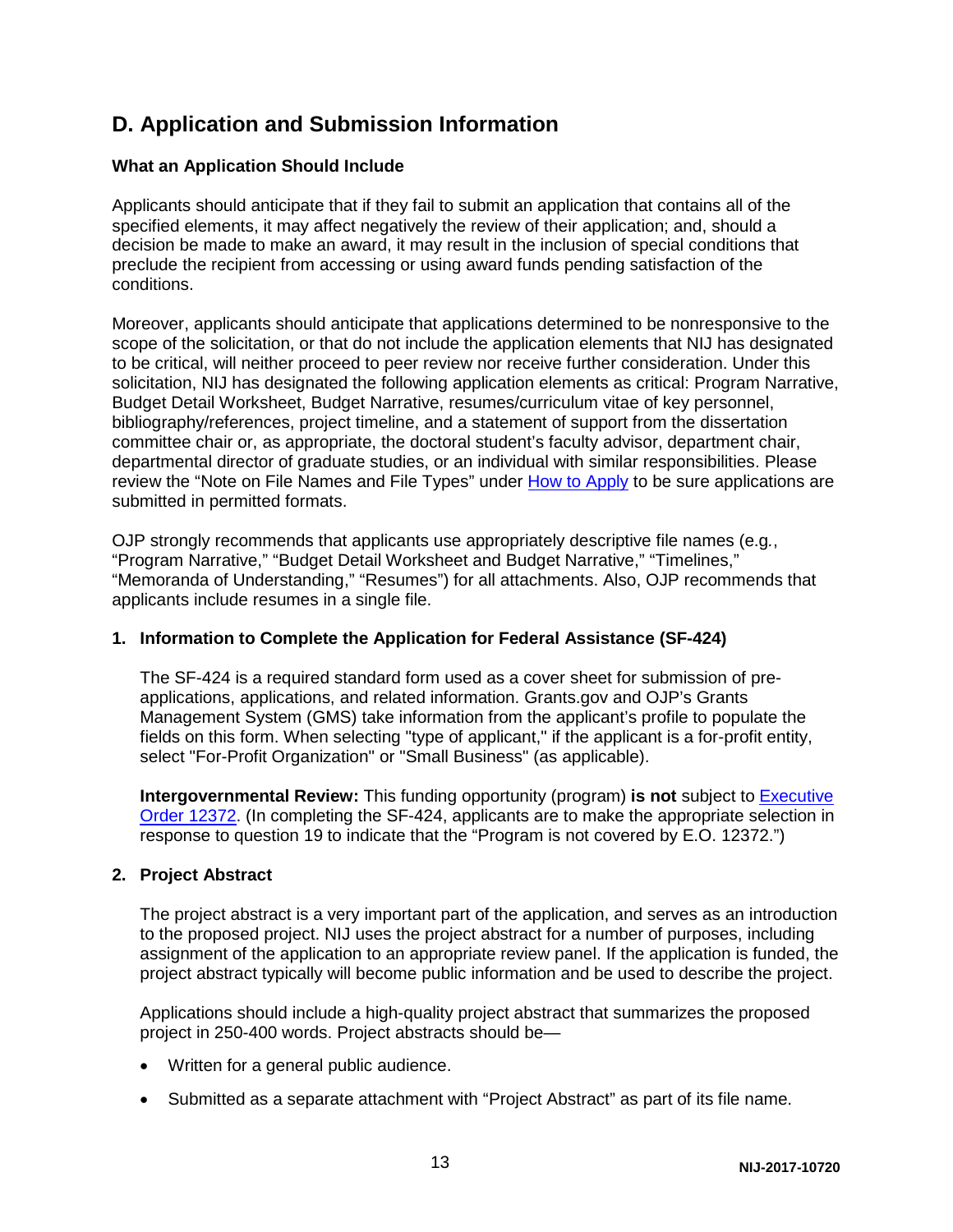• Single-spaced, using a standard 12-point font (Times New Roman) with 1-inch margins.

As a separate attachment, the project abstract will **not** count against the page limit for the program narrative.

Project abstracts should follow the detailed template (including the detailed instructions as to content) available at [www.nij.gov/funding/documents/nij-project-abstract-template.pdf](http://nij.gov/funding/documents/nij-project-abstract-template.pdf)*.*

#### **3. Program Narrative**

The program narrative section of the application should not exceed 15 double-spaced pages in 12-point font with 1-inch margins. If included in the main body of the program narrative, tables, charts, figures, and other illustrations count toward the 15-page limit for the narrative section. The project abstract, table of contents, appendices, and government forms do not count toward the 15-page limit.

If the program narrative fails to comply with these length-related restrictions, NIJ may consider such noncompliance in peer review and in final award decisions.

The following sections should be included as part of the program narrative.<sup>[5](#page-14-0)</sup>

#### Program Narrative Guidelines:

**a. Title Page** (not counted against the 15-page program narrative limit).

The title page should include the title of the project, submission date, funding opportunity number, and the name and complete contact information (that is, address, telephone number, and e-mail address) for both the applicant academic institution and the principal investigator (i.e., the sponsored doctoral student, if allowed by the academic institution).

**b. Resubmit Response** (if applicable) (not counted against the 15-page program narrative limit).

If an applicant is resubmitting a proposal presented previously to NIJ, but not funded, the applicant should indicate this. A statement should be provided, no more than two pages, addressing: (1) the title, submission date, and NIJassigned application number of the previous proposal, and (2) a brief summary of revisions to the proposal, including responses to previous feedback received from NIJ.

**c. Table of Contents and Figures** (not counted against the 15-page program narrative limit).

<span id="page-14-0"></span> <sup>5</sup> As noted earlier, if the proposed program or project reasonably could be conducted in discrete phases, with each phase resulting in completion of one or more significant, defined milestones, then NIJ strongly recommends that the applicant structure the application to set out each phase clearly.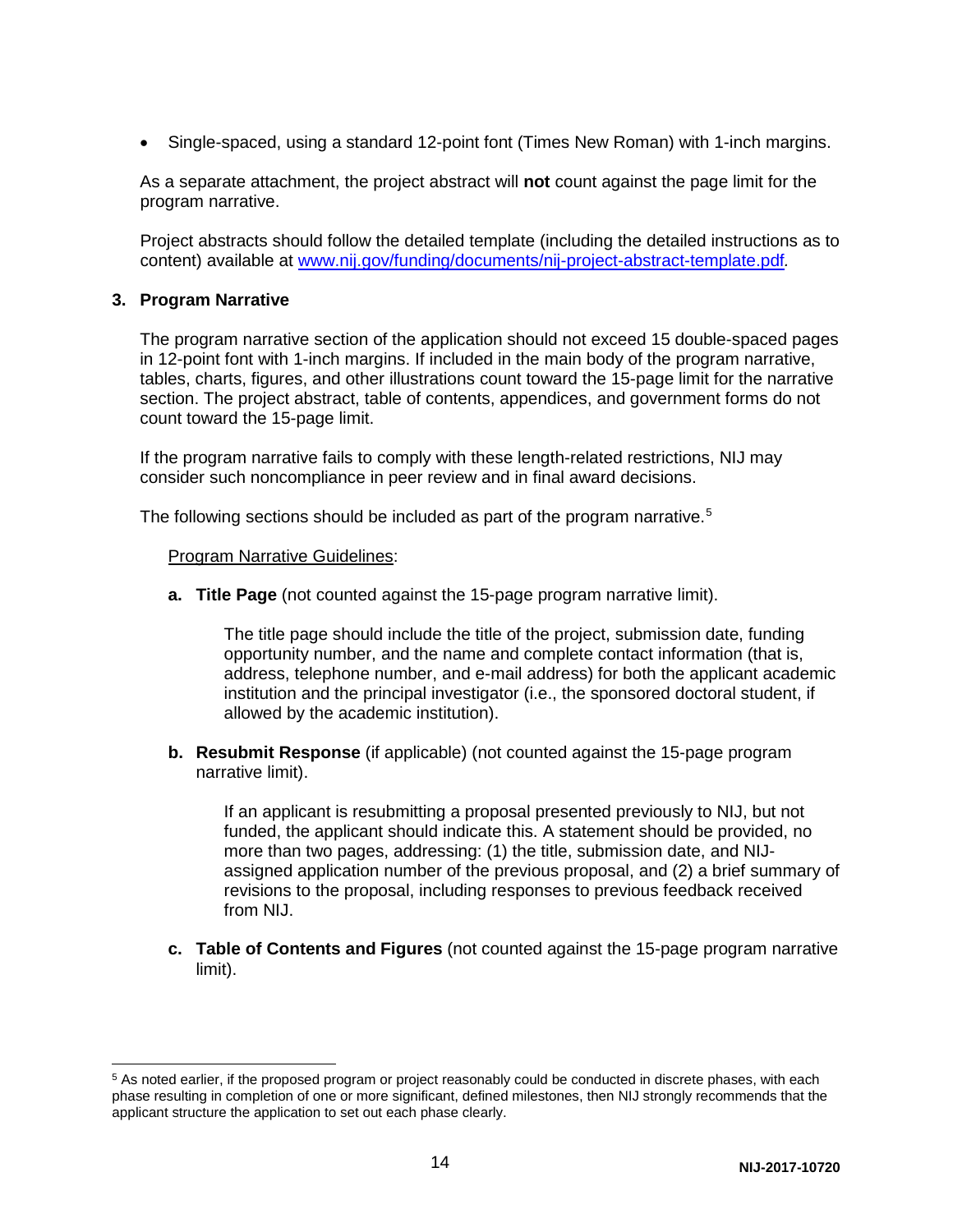#### **d. Main Body.**

The main body of the program narrative should describe the proposed project in depth. The following sections should be included as part of the program narrative:

- Statement of the Problem.
- Project Design and Implementation.
- Potential Impact.
- Capabilities and Competencies.

Within these sections, the narrative should address:

- Purpose, goals, and objectives.
- Review of relevant literature.
- Detailed description of research design and methods, such as research questions, hypotheses, description of sample, and analysis plan.
- Planned Scholarly Products (See Goals, Objectives, Deliverables, and [Expected Scholarly Products](#page-8-2) under [Program-Specific Information,](#page-5-0) above, for a discussion of expected scholarly products.)
- Implications for criminal justice policy and practice in the United States.
- A description of the project's management plan and organization. This description should identify the people involved in the execution of the project, their specific roles, and any framework to be used for ensuring that their tasks are fulfilled.
- If applicable, a description contextualizing the proposed doctoral work relative to, or within, any other work being conducted under an existing NIJ award, which must be specifically identified.
- Management plan and organization.
- Plan for Dissemination to Broader Audiences. Applicants should identify plans both to disseminate their findings at scholarly meetings and to make their work available to broader interested audiences (such as criminal/juvenile justice practitioners or policymakers). Applicants should consider how and to whom they will provide summary information from the planned scholarly products of the proposed project (such as summaries of articles in peer-reviewed scientific journals), in a form designed to be readily accessible and useful to broader audiences. Such dissemination might include, for example, trade press articles and webinars.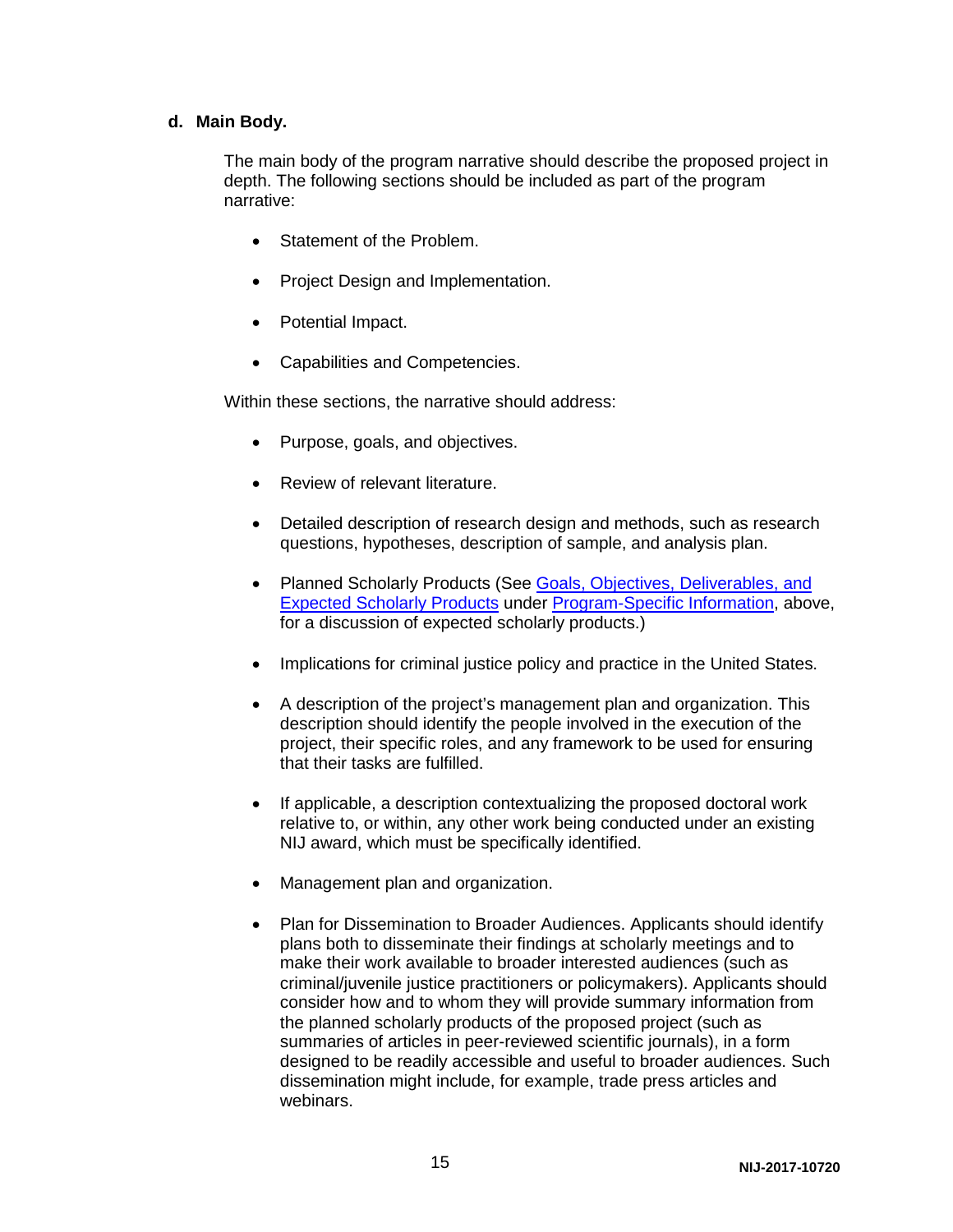- <span id="page-16-0"></span>**e. Appendices** (not counted against the 15-page program narrative limit)may include:
	- Bibliography/references (required).
	- Any tools/instruments, questionnaires, tables/charts/graphs, or maps pertaining to the proposed project that are supplemental to such items included in the main body of the narrative.
	- Curriculum vitae or resumes of the doctoral student and the dissertation committee chair.
	- Personal statement from the student discussing his or her academic background, research experience, career goals, and the anticipated role of the fellowship in his or her professional trajectory, not to exceed two (2) double-spaced pages in 12-point font with 1-inch margins.
	- List of the student's dissertation committee (if known) and their contact information to include: names, telephone numbers, and email addresses. The dissertation chair should be clearly identified. Applicants should use the "Proposed Project Staff, Affiliation, and Roles" form available at [www.nij.gov/funding/documents/nij-project-staff-template.xlsx](http://www.nij.gov/funding/documents/nij-project-staff-template.xlsx) to provide this listing.
	- Proposed project timeline and expected milestones (required). The timeline should also include details about student progress milestones including, but not limited to, the date by which the student is expected to advance to candidacy (if applicable), any major dates in the dissemination plan, the writing of the dissertation, and an expected dissertation defense date. If any of these steps is not required by the sponsoring institution for successful completion of the doctoral degree, then such exceptions should be clearly noted. The project timeline should also allow for time needed to complete edits to the dissertation manuscript and for submission of the final dissertation to NIJ.
	- Human Subjects Protection paperwork (documentation and forms related to Institutional Review Board (IRB) review). (See [nij.gov/funding/humansubjects/Pages/welcome.aspx\)](http://nij.gov/funding/humansubjects/Pages/welcome.aspx) NOTE: Final IRB approval is not required at the time an application is submitted.
	- Privacy Certificate (for further quidance go to [nij.gov/funding/humansubjects/pages/confidentiality.aspx\)](http://nij.gov/funding/humansubjects/pages/confidentiality.aspx).
	- List of any previous and current NIJ awards to applicant organization and investigator(s), including the NIJ-assigned award numbers and a brief description of any scholarly products that resulted in whole or in part from work funded under the NIJ award(s). (See "Goals, Objectives, Deliverables, and Expected Scholarly Products" under "Program-Specific Information," above, for definition of "scholarly products.")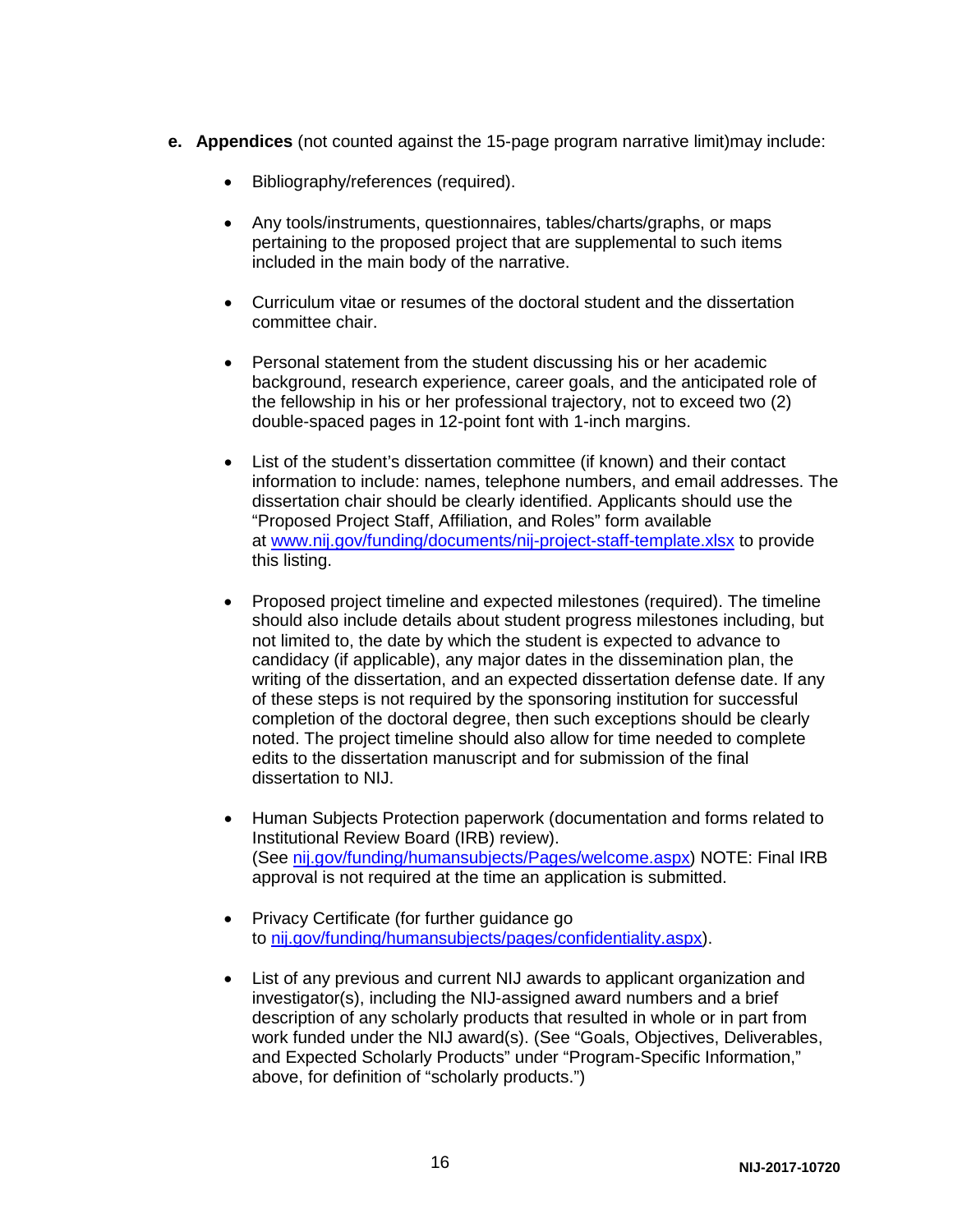- Letters of cooperation/support or administrative agreements from organizations collaborating in the project, such as law enforcement and correctional agencies (if applicable).
- List of other agencies, organizations, or funding sources to which this proposal has been submitted, including, but not limited to, other fellowships which the doctoral student has received and the dates during which those fellowships will be active (if applicable).

#### **4. Budget Detail Worksheet and Budget Narrative**

#### **a. Budget Detail Worksheet**

A sample Budget Detail Worksheet can be found at [www.ojp.gov/funding/Apply/Resources/BudgetDetailWorksheet.pdf.](http://ojp.gov/funding/Apply/Resources/BudgetDetailWorksheet.pdf) Applicants that submit their budget in a different format should include the budget categories listed in the sample budget worksheet. (Work associated with satisfying data archiving requirements should be reflected.) NIJ expects applicants to provide a thorough narrative to each section of the Budget Detail Worksheet. The Budget Detail Worksheet should be broken down by year.

For questions pertaining to budget and examples of allowable and unallowable costs, see the DOJ Grants Financial Guide at [http://ojp.gov/financialguide/DOJ/index.htm.](http://ojp.gov/financialguide/DOJ/index.htm)

#### **b. Budget Narrative**

The Budget Narrative and Budget Detail Worksheet should reflect the proposed project timeline of up to 12-months. The budget narrative should thoroughly and clearly describe every category of expense listed in the Budget Detail Worksheet. OJP expects proposed budgets to be complete, cost effective, and allowable (e.g., reasonable, allocable, and necessary for project activities).

The narrative should be sound mathematically, and correspond with the information and figures provided in the Budget Detail Worksheet. The narrative should explain how the applicant estimated and calculated all costs, and how they are relevant to the completion of the proposed project. The narrative may include tables for clarification purposes but need not be in a spreadsheet format. As with the Budget Detail Worksheet, the Budget Narrative should be broken down by year.

The following are sample budget narrative descriptions of relevant cost items that might be used by an applicant:

#### **Salaries and Wages – Personnel**

The Principal Investigator (i.e., the doctoral student), Mr./Ms. xxx, will devote xxx summer months and xxx academic months per year toward the project. One summer month effort is equivalent to xxx hours. One academic month effort is equivalent to xxx hours. Therefore, the salary paid to Mr./Ms. xxx in each academic month will be xxx, and in each summer month will be xxx. (Note that if a stipend will be allocated in equal disbursements each month, please provide such a description with the corresponding monthly breakdown.)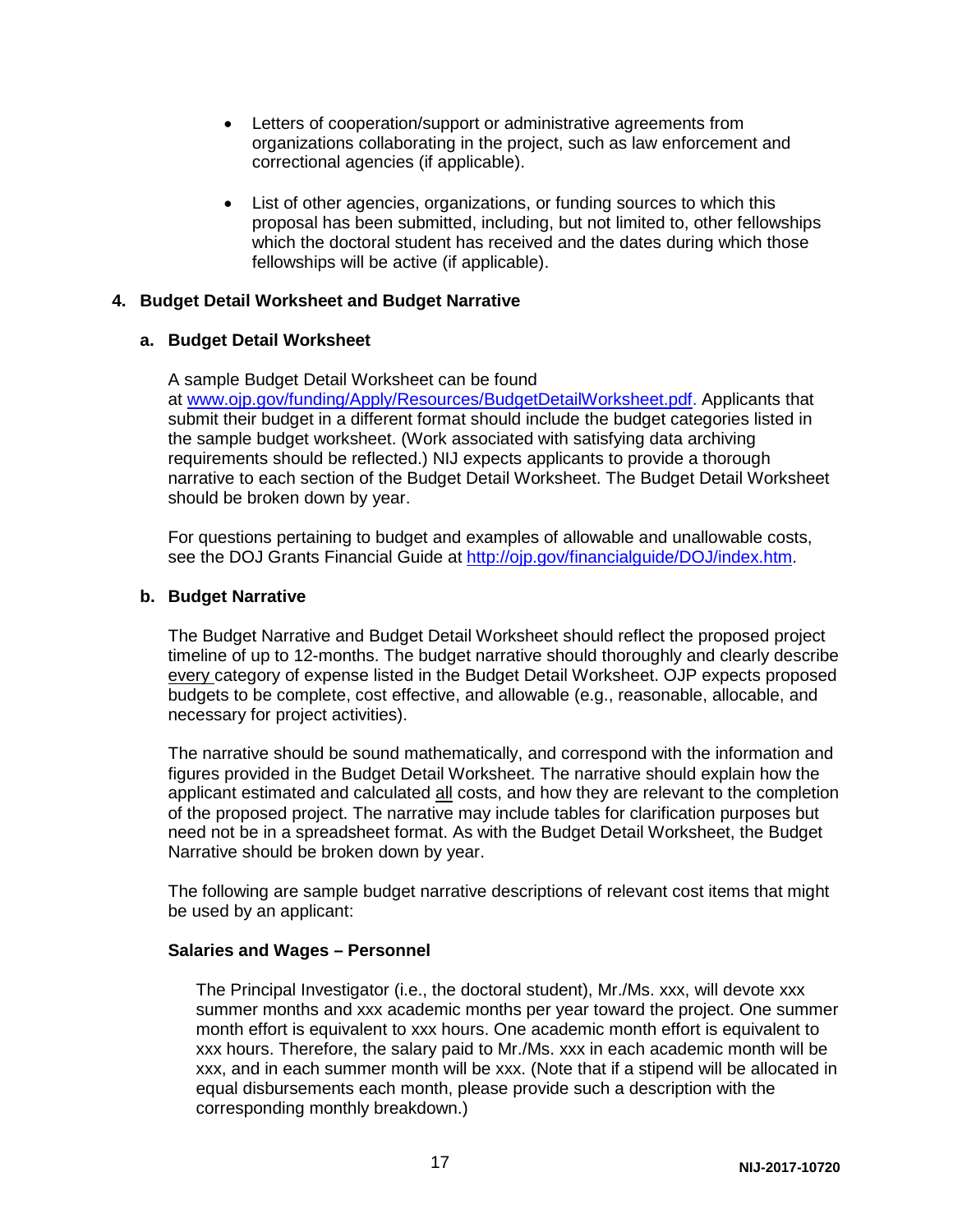The fringe benefit rate during the academic year for the graduate student is  $\%$ . The summer fringe benefit rate is \_\_\_%. The benefits included in the rate cover

#### **Travel (Non-federal)**

 $\overline{\phantom{a}}$  .

Attendance at the xxx Annual Meeting will provide an opportunity to disseminate the results of my work within the relevant academic community. The meeting will be held in xxx. The expected lodging rate is \$xxx, based on xxx source, for a total of xxx nights (\$xxx total). The meal allowance is \$xxx per day, based on xxx source. (Note that whether the appropriate source is the federal per diem rate or a lower rate stipulated by the academic institution, the rate is at the institution's discretion.) The expected transportation cost is \$xxx, based on xxx source. Other anticipated costs include an anticipated baggage fee of \$30. The total requested funding for this travel event is \$xxx.

#### **Note that direct and indirect administrative expenses of the applicant university are not allowable costs and will not be funded under this solicitation**.

#### **c. Cofunding**

An award made by NIJ under this solicitation may account for up to 100 percent of the total cost of the project. The application should indicate whether it is feasible for the applicant to contribute cash, facilities, or services as non-federal support for the project. The application should identify generally any such contributions that the applicant expects to make and the proposed budget should indicate in detail which items, if any, will be supported with non-federal contributions.

For additional match information, see the [Cost Sharing or Match Requirement](#page-11-0) section under [Section B. Federal Award Information.](#page-8-1)

If a successful application proposes a voluntary match amount, and OJP approves the budget, the total match amount incorporated into the approved budget becomes mandatory and subject to audit.

#### **d. Information on Proposed Subawards (if any), as well as on Proposed Procurement Contracts (if any)**

Applicants for OJP awards typically may propose to make "subawards." Applicants also may propose to enter into procurement "contracts" under the award.

Whether -- for purposes of federal grants administrative requirements -- a particular agreement between a recipient and a third party will be considered a "subaward" or instead considered a procurement "contract" under the award is determined by federal rules and applicable OJP guidance. It is an important distinction, in part because the federal administrative rules and requirements that apply to "subawards" and procurement "contracts" under awards differ markedly.

In general, the central question is the relationship between what the third-party will do under its agreement with the recipient and what the recipient has committed (to OJP) to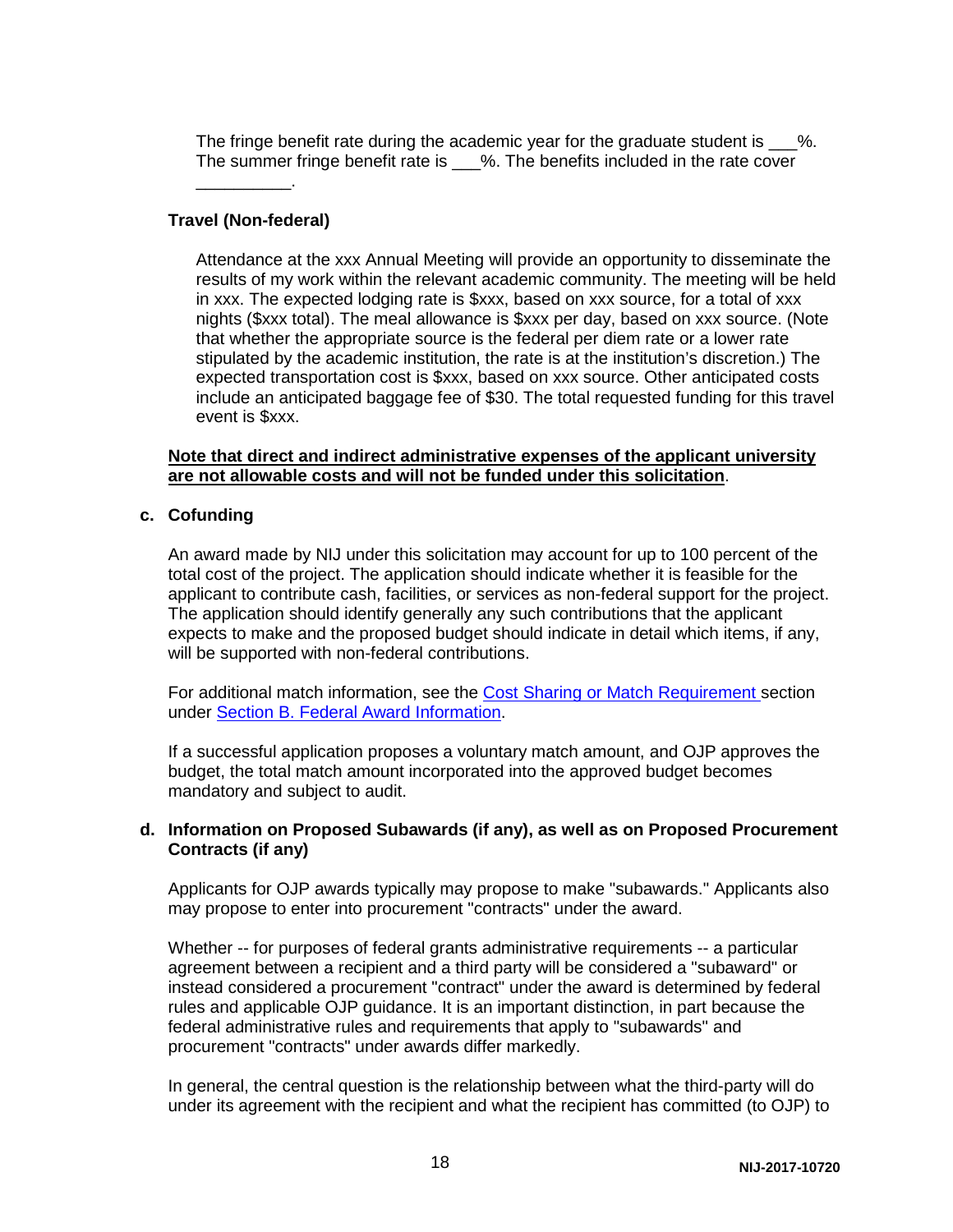do under its award to further a public purpose (e.g., services the recipient will provide, products it will develop or modify, research or evaluation it will conduct). If a third party will provide some of the services the recipient has committed (to OJP) to provide, will develop or modify all or part of a product the recipient has committed (to OJP) to develop or modify, or conduct part of the research or evaluation the recipient has committed (to OJP) to conduct, OJP will consider the agreement with the third party a subaward for purposes of federal grants administrative requirements.

This will be true even if the recipient, for internal or other non-federal purposes, labels or treats its agreement as a procurement contract. Neither the title nor the structure of an agreement determines whether the agreement -- for purposes of federal grants administrative requirements -- is a subaward or is instead a procurement contract under an award.

Additional guidance on the circumstances under which (for purposes of federal grants administrative requirements) an agreement constitutes a subaward as opposed to a procurement contract under an award, is available (along with other resources) on the [OJP Part 200 Uniform Requirements](http://ojp.gov/funding/Part200UniformRequirements.htm) web page.

#### **1. Information on proposed subawards**

Pursuant to the Part 200 Uniform Requirements and other applicable rules, a recipient of an OJP award may not make subawards ("subgrants") unless the recipient has specific federal authorization to do so. Unless an applicable statute or DOJ regulation specifically authorizes (or requires) subawards, a recipient must request and obtain prior written authorization from OJP before proceeding with a subaward.

If an applicant proposes to make one or more subawards to carry out the federal award and program, the applicant should-- (1) identify (if known) the proposed subrecipient(s), (2) describe in detail what each subrecipient will do to carry out the federal award and federal program, and (3) provide a justification for the subaward(s), with details on pertinent matters such as special qualifications and areas of expertise. Pertinent information on subawards should appear not only in the Program Narrative, but also in the Budget Detail Worksheet and Budget Narrative.

#### **2. Information on proposed procurement contracts (with specific justification for noncompetitive contracts over \$150,000)**

Unlike a recipient contemplating a subaward, a recipient of an OJP award generally does not need specific prior federal authorization to enter into an agreement that -- for purposes of federal grants administrative requirements -- is considered a procurement contract, **provided that** (1) the recipient uses its own documented procurement procedures and (2) those procedures conform to applicable federal law, including the Procurement Standards of the Part 200 Uniform Requirements (set out at 2 C.F.R. 200.317 - 200.326). The Budget Detail Worksheet and Budget Narrative should identify proposed procurement contracts. (As discussed above, subawards must be identified and described separately from procurement contracts.)

The Procurement Standards in the Part 200 Uniform Requirements, however, reflect a general expectation that procurement contracts under awards will be entered into on the basis of full and open competition. If a proposed procurement contract would exceed the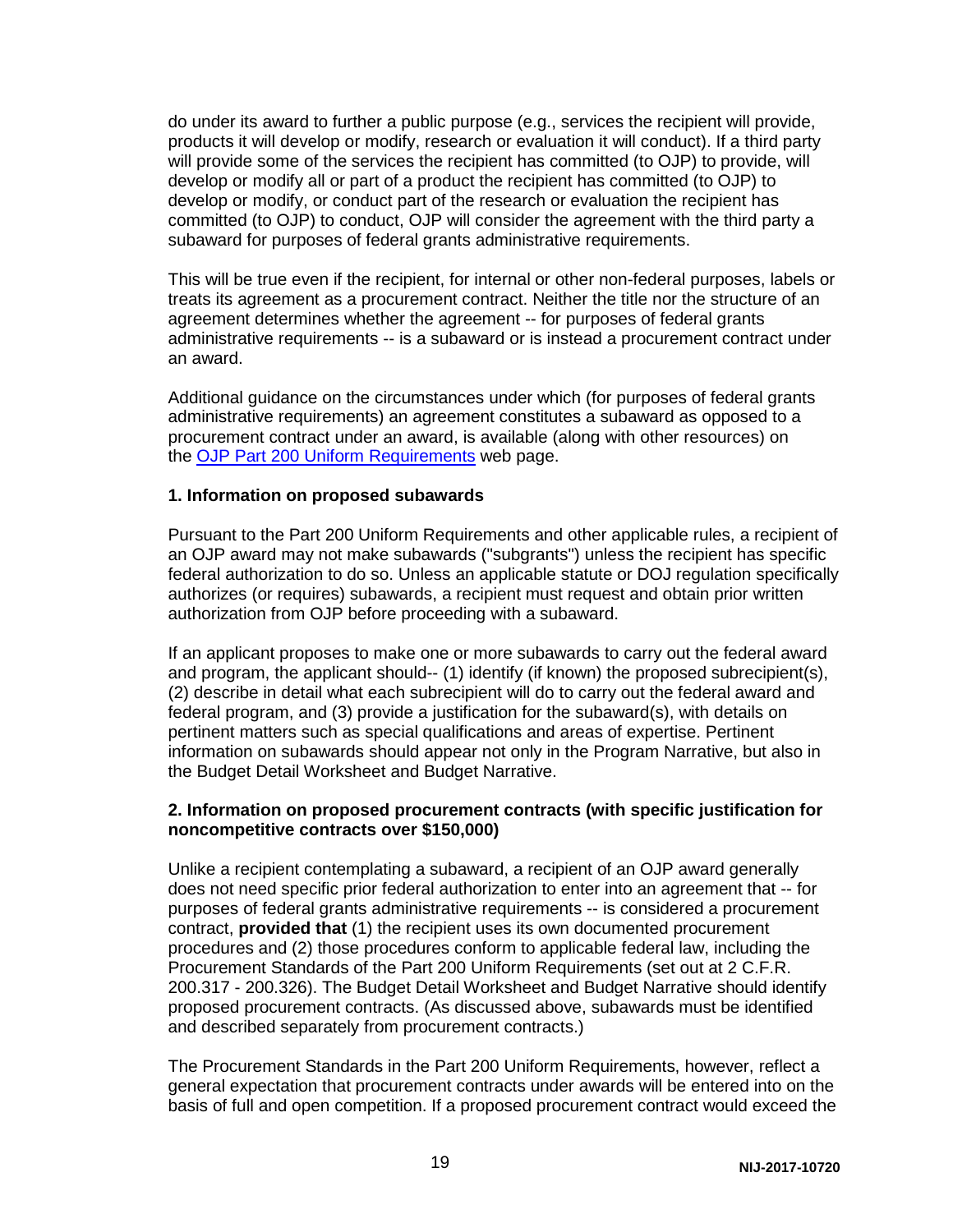simplified acquisition threshold -- currently, \$150,000 -- a recipient of an OJP award may not proceed without competition (or without adequate competition as set out in the Part 200 Uniform Requirements and related rules) unless and until the recipient receives specific advance authorization from OJP to use a non-competitive approach.

An applicant that (at the time of its application) intends -- without competition (or without adequate competition) -- to enter into a procurement contract that would exceed \$150,000 should include a detailed justification that explains to OJP why, in the particular circumstances, it is appropriate to proceed without competition (or without adequate competition). Various considerations that may be pertinent to the justification are outlined in the [DOJ Grants Financial Guide.](http://ojp.gov/financialguide/DOJ/index.htm)

#### **e. Pre-Agreement Costs**

For information on pre-agreement costs approvals, see [Section B. Federal Award](#page-8-1)  [Information.](#page-8-1)

#### **5. Indirect Cost Rate Agreement (if applicable)**

Indirect costs are not allowed under this solicitation.

#### **6. Tribal Authorizing Resolution (if applicable)**

Tribes, tribal organizations, or third parties proposing to provide direct services or assistance to residents on tribal lands should include in their applications a resolution, a letter, affidavit, or other documentation, as appropriate, that certifies that the applicant has the legal authority from the tribe(s) to implement the proposed project on tribal lands. In those instances when an organization or consortium of tribes applies for a grant on behalf of a tribe or multiple specific tribes, the application should include appropriate legal documentation, as described above, from all tribes that would receive services or assistance under the grant. A consortium of tribes for which existing consortium bylaws allow action without support from all tribes in the consortium (i.e., without an authorizing resolution or comparable legal documentation from each tribal governing body) may submit, instead, a copy of its consortium bylaws with the application.

#### **7. Additional Attachments**

- **a. Certification of full-time enrollment in a social and behavioral sciences doctoral program at the time of application (REQUIRED)**. (See page 5 for details.)
- **b. Statement of support from the dissertation committee chair or the doctoral student's faculty advisor, department chair, departmental director of graduate studies, or individual with similar responsibilities, as applicable (REQUIRED).** (For information on required content, see page 7.)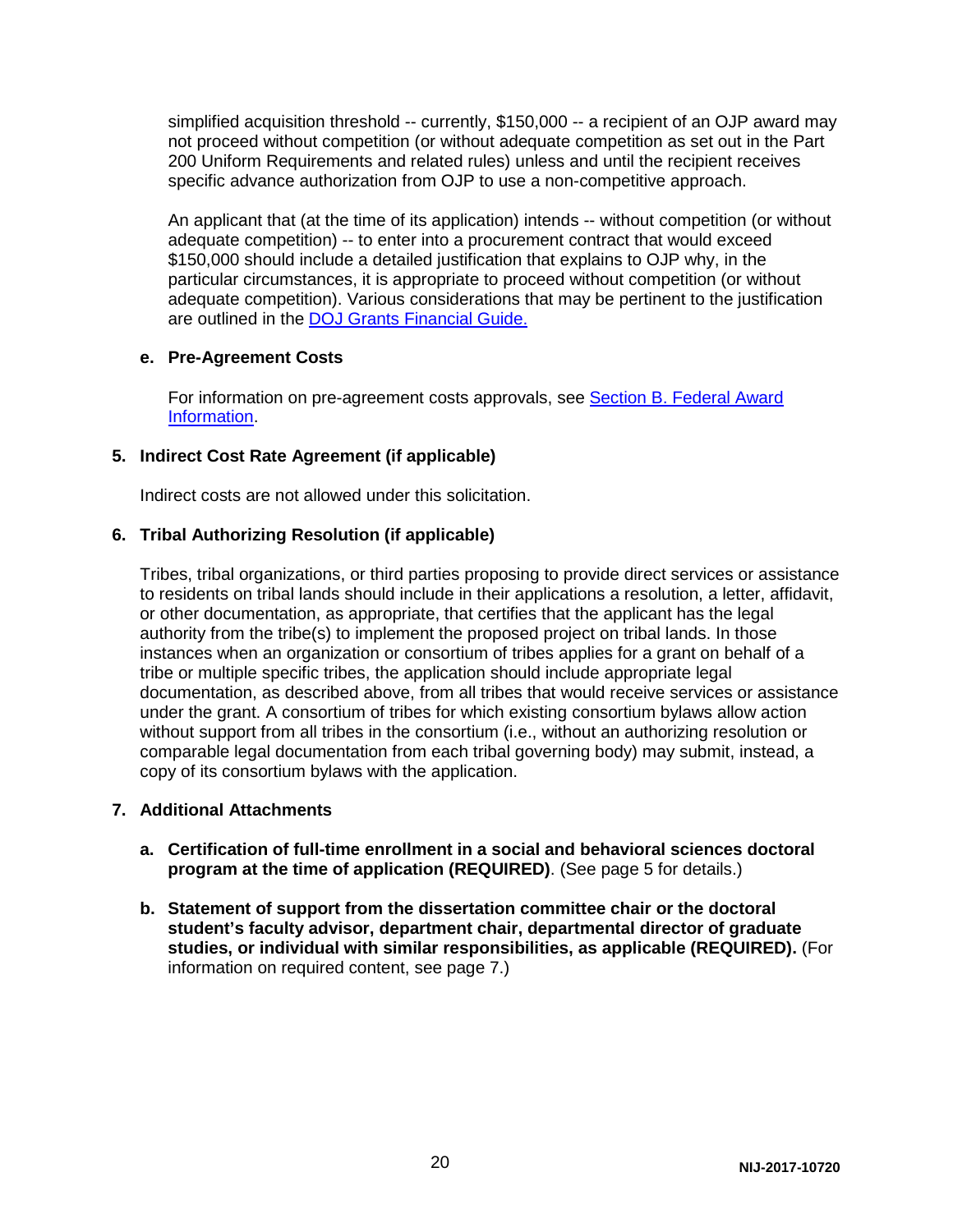#### **c. Applicant disclosure of pending applications[6](#page-21-0)**

Each applicant is to disclose whether it has (or is proposed as a subrecipient under) any pending applications for federally-funded grants or cooperative agreements that include requests for funding to support the same project being proposed in the application under this solicitation and that would cover the identical cost items outlined in the budget narrative and worksheet in the application to OJP under this solicitation. The applicant is to disclose both applications made directly to federal awarding agencies and applications for subawards of federal funds (e.g., applications to state agencies that will subaward ("subgrant") federal funds).

OJP seeks this information to help avoid any inappropriate duplication of funding. Leveraging multiple funding sources in a complementary manner to implement comprehensive programs or projects is encouraged and is not seen as inappropriate duplication.

Each applicant that has one or more pending applications as described above is to provide the following information about pending applications submitted within the last 12 months:

- The federal or state funding agency.
- The solicitation name/project name.

| <b>Federal or</b><br><b>State</b><br><b>Funding</b><br>Agency                      | <b>Solicitation</b><br>Name/Project<br><b>Name</b>                                               | Name/Phone/E-mail for Point of Contact at<br><b>Funding Agency</b> |
|------------------------------------------------------------------------------------|--------------------------------------------------------------------------------------------------|--------------------------------------------------------------------|
| DOJ/COPS                                                                           | <b>COPS Hiring</b><br>Program                                                                    | Jane Doe, 202/000-0000; jane.doe@usdoj.gov                         |
| HHS/<br>Substance<br>Abuse &<br><b>Mental Health</b><br>Services<br>Administration | Drug Free<br>Communities<br>Mentoring Program/<br>North County Youth<br><b>Mentoring Program</b> | John Doe, 202/000-0000; john.doe@hhs.gov                           |

• The point of contact information at the applicable federal or state funding agency.

Each applicant should include the table as a separate attachment to its application. The file should be named "Disclosure of Pending Applications."

Any applicant that does not have any pending applications as described above is to submit, as a separate attachment, a statement to this effect: [Applicant Name on SF-424] does not have (and is not proposed as a subrecipient under) any pending applications submitted within the last 12 months for federally-funded grants or

<span id="page-21-0"></span> $6$  Typically, the applicant is not the principal investigator; rather, the applicant, most frequently, is the institution, organization, or company in which the principal investigator is employed.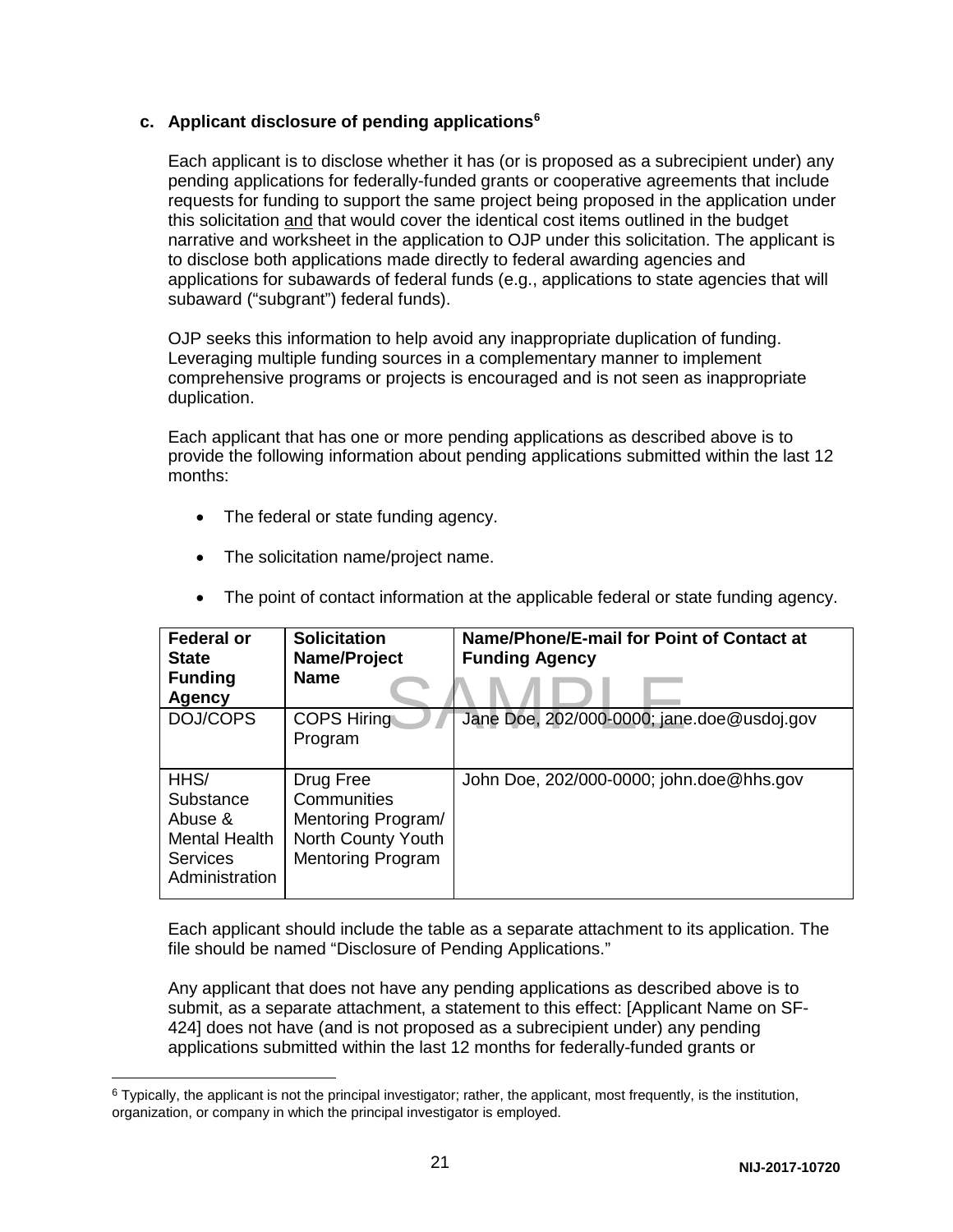cooperative agreements or for subawards under federal grants or cooperative agreements) that request funding to support the same project being proposed in this application to OJP and that would cover the identical cost items outlined in the budget narrative and worksheet in this application."

#### **d. Research and Evaluation Independence and Integrity**

If an application involves research (including research and development) and/or evaluation, the applicant must demonstrate research/evaluation independence and integrity, including appropriate safeguards, before it may receive award funds. The applicant must demonstrate independence and integrity regarding both this proposed research and/or evaluation, and any current or prior related projects.

Each application should include an attachment that addresses **both** i. and ii. below.

- i. For purposes of this solicitation, each applicant is to document research and evaluation independence and integrity by including one of the following two items:
	- a. A specific assurance that the applicant has reviewed its application to identify any actual or potential apparent conflicts of interest (including through review of pertinent information on the principal investigator, any co-principal investigators, and any subrecipients), and that the applicant has identified no such conflicts of interest – whether personal or financial or organizational (including on the part of the applicant entity or on the part of staff, investigators, or subrecipients) – that could affect the independence or integrity of the research, including the design, conduct, and reporting of the research.

#### OR

b. A specific description of actual or potential apparent conflicts of interest that the applicant has identified – including through review of pertinent information on the principal investigator, any co-principal investigators, and any subrecipients – that could affect the independence or integrity of the research, including the design, conduct, or reporting of the research. These conflicts may be personal (e.g., on the part of investigators or other staff), financial, or organizational (related to the applicant or any subrecipient entity). Some examples of potential investigator (or other personal) conflict situations are those in which an investigator would be in a position to evaluate a spouse's work product (actual conflict), or an investigator would be in a position to evaluate the work of a former or current colleague (potential apparent conflict). With regard to potential organizational conflicts of interest, as one example, generally an organization would not be given an award to evaluate a project, if that organization had itself provided substantial prior technical assistance to that specific project or a location implementing the project (whether funded by OJP or other sources), because the organization in such an instance might appear to be evaluating the effectiveness of its own prior work. The key is whether a reasonable person understanding all of the facts would be able to have confidence that the results of any research or evaluation project are objective and reliable. Any outside personal or financial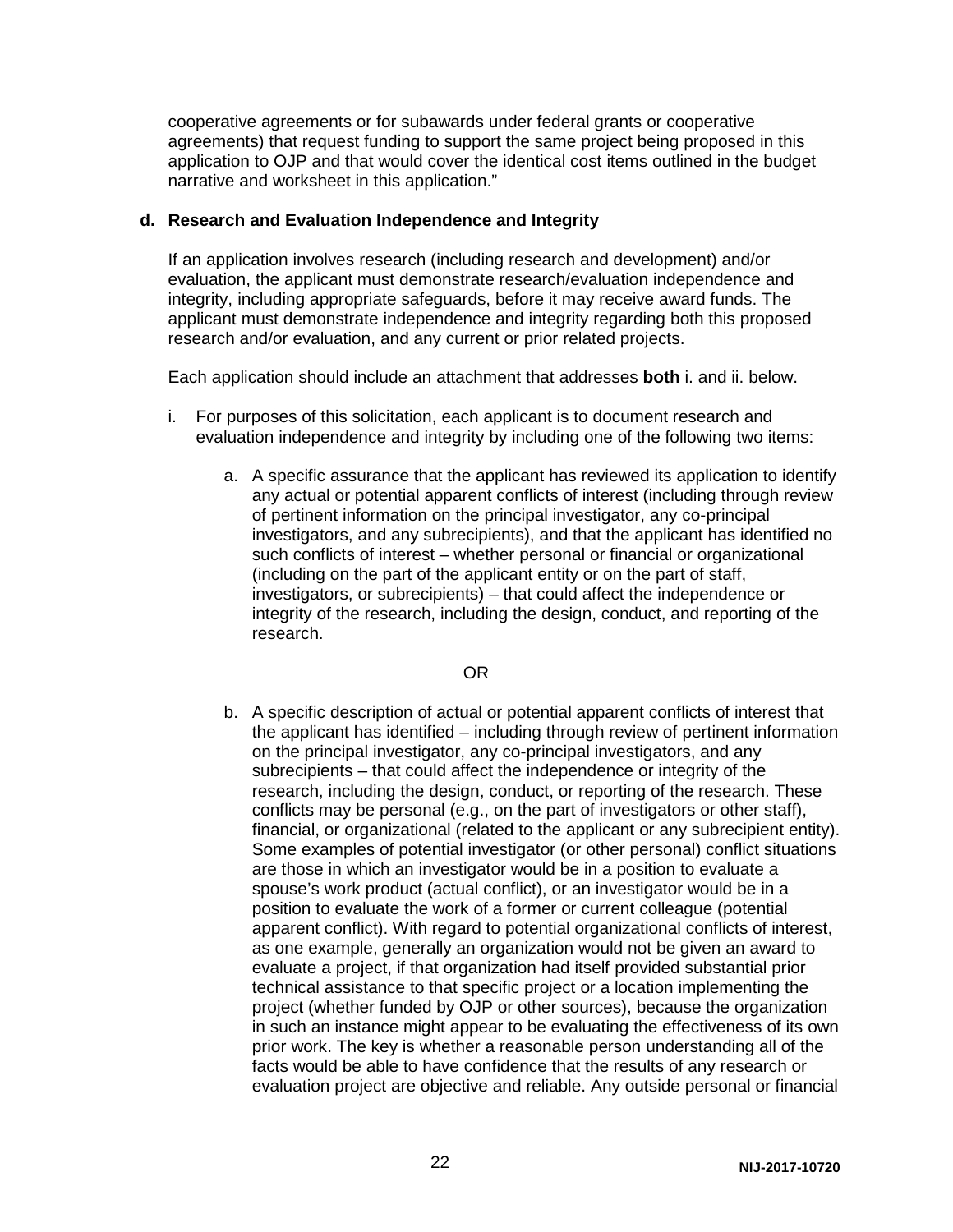interest that casts doubt on that objectivity and reliability of an evaluation or research product is a problem and must be disclosed.

- ii. In addition, for purposes of this solicitation, each applicant is to address possible mitigation of research integrity concerns by including, at a minimum, one of the following two items:
	- a. If an applicant reasonably believes that no actual or potential apparent conflicts of interest (personal, financial, or organizational) exist, then the applicant should provide a brief narrative explanation of how and why it reached that conclusion. The applicant also is to include an explanation of the specific processes and procedures that the applicant has in place, or will put in place, to identify and prevent (or, at the very least, mitigate) any such conflicts of interest pertinent to the funded project during the period of performance. Documentation that may be helpful in this regard may include organizational codes of ethics/conduct and policies regarding organizational, personal, and financial conflicts of interest. There is no guarantee that the plan, if any, will be accepted as proposed.

#### OR

b. If the applicant has identified actual or potential apparent conflicts of interest (personal, financial, or organizational) that could affect the independence and integrity of the research, including the design, conduct, or reporting of the research, the applicant is to provide a specific and robust mitigation plan to address each of those conflicts. At a minimum, the applicant is expected to explain the specific processes and procedures that the applicant has in place, or will put in place, to identify and eliminate (or, at the very least, mitigate) any such conflicts of interest pertinent to the funded project during the period of performance. Documentation that may be helpful in this regard may include organizational codes of ethics/conduct and policies regarding organizational, personal, and financial conflicts of interest. There is no guarantee that the plan, if any, will be accepted as proposed.

OJP will assess research and evaluation independence and integrity based on considerations such as the adequacy of the applicant's efforts to identify factors that could affect the objectivity or integrity of the proposed staff and/or the applicant entity (and any subrecipients) in carrying out the research, development, or evaluation activity; and the adequacy of the applicant's existing or proposed remedies to control any such factors.

#### **8. Financial Management and System of Internal Controls Questionnaire (including applicant disclosure of high-risk status)**

In accordance with the Part 200 Uniform Requirements, as set out at 2 C.F.R. 200.205*,* OJP must evaluate the risks posed by applicants under this solicitation before awards are made. To facilitate one aspect of this pre-award risk evaluation, **every** applicant (other than an individual applying in his/her personal capacity) is to download, complete, and submit this [form.](http://ojp.gov/funding/Apply/Resources/FinancialCapability.pdf)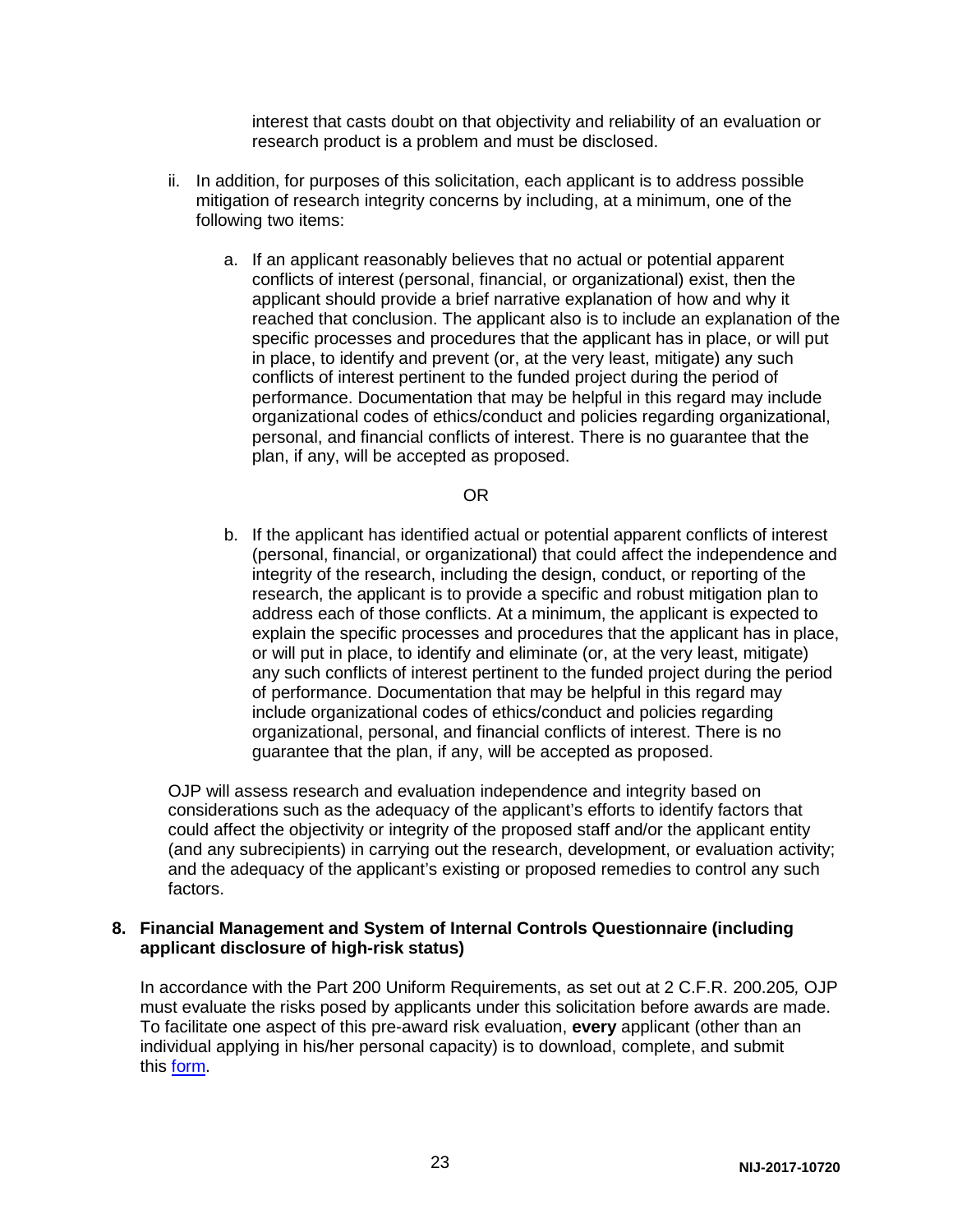Among other things, the form requires each applicant to disclose whether it currently is designated "high-risk" by a federal grant-making agency outside of DOJ. For purposes of this disclosure, high-risk includes any status under which a federal awarding agency provides additional oversight due to past performance, or other programmatic or financial concerns with the applicant. If an applicant is designated high-risk by another federal awarding agency, the applicant must provide the following information:

- The federal awarding agency that currently designates the applicant high-risk.
- The date the applicant was designated high-risk.
- The high-risk point of contact at that federal awarding agency (name, phone number, and email address).
- The reasons for the high-risk status, as set out by the federal awarding agency.

OJP seeks this information to help ensure appropriate federal oversight of OJP awards. An applicant that is considered "high-risk" by another federal awarding agency is not automatically disqualified from receiving an OJP award. OJP may, however, consider the information in award decisions, and may impose additional OJP oversight of any award under this solicitation (including through the conditions that accompany the award document).

#### **9. Disclosure of Lobbying Activities**

Each applicant must complete and submit this information. An applicant that expends any funds for lobbying activities is to provide all of the information requested on the form Disclosure of Lobbying Activities (SF-LLL). An applicant that does not expend any funds for lobbying activities is to enter "N/A" in the text boxes for item 10 ("a. Name and Address of Lobbying Registrant" and "b. Individuals Performing Services").

### <span id="page-24-0"></span>**How to Apply**

Applicants must register in, and submit applications through Grants.gov, a "one-stop storefront" to find federal funding opportunities and apply for funding. Find complete instructions on how to register and submit an application at [www.Grants.gov.](http://www.grants.gov/) Applicants that experience technical difficulties during this process should call the Grants.gov Customer Support Hotline at **800**-**518**- **4726** or **606–545–5035**, 24 hours a day, 7 days a week, except federal holidays. Registering with Grants.gov is a one-time process; however, **processing delays may occur, and it can take several weeks** for first-time registrants to receive confirmation and a user password. OJP encourages applicants to **register several weeks before** the application submission deadline. In addition, OJP urges applicants to submit applications 72 hours prior to the application due date to allow time to receive validation messages or rejection notifications from Grants.gov, and to correct in a timely fashion any problems that may have caused a rejection notification.

NIJ strongly encourages all prospective applicants to sign up for Grants.gov email [notifications](http://www.grants.gov/web/grants/manage-subscriptions.html) regarding this solicitation. If this solicitation is cancelled or modified, individuals who sign up with Grants.gov for updates will be automatically notified.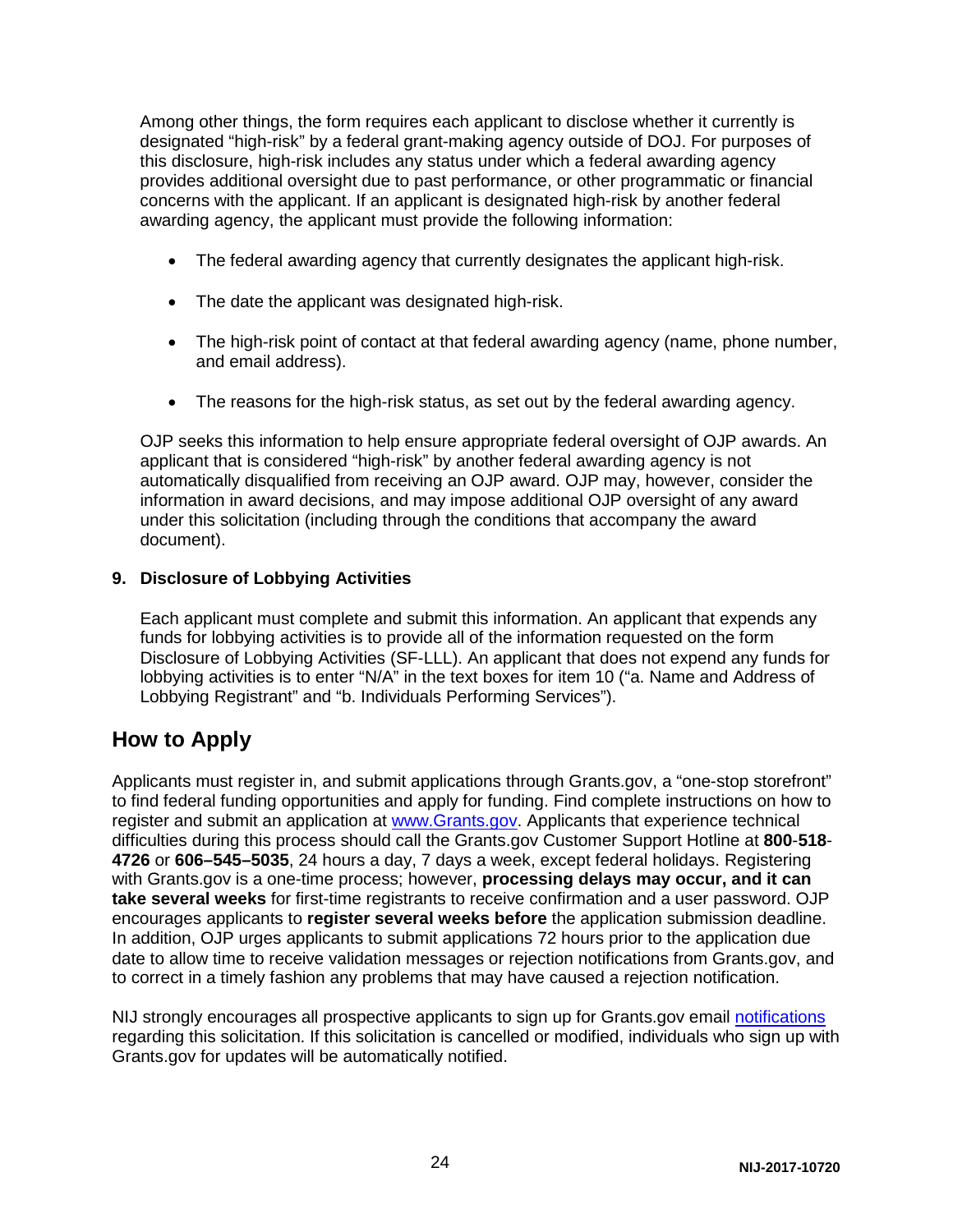**Browser Information:** Grants.gov was built to be compatible with Internet Explorer. For technical assistance with Google Chrome, or another browser, contact Grants.gov Customer Support.

**Note on Attachments.** Grants.gov has two categories of files for attachments: mandatory and optional. OJP receives all files attached in both categories. Please insure all required documents are attached in the mandatory category.

**Note on File Names and File Types:** Grants.gov only permits the use of certain specific characters in names of attachment files. Valid file names may include only the characters shown in the table below. Grants.gov is designed to reject any application that includes an attachment(s) with a file name that contains any characters not shown in the table below. Grants.gov is designed to forward successfully submitted applications to OJP's Grants Management System (GMS).

| <b>Characters</b>    | <b>Special Characters</b>                                    |                     |                       |
|----------------------|--------------------------------------------------------------|---------------------|-----------------------|
| Upper case $(A - Z)$ | Parenthesis (                                                | Curly braces $\{\}$ | Square brackets []    |
| Lower case $(a - z)$ | Ampersand (&)                                                | Tilde $(-)$         | Exclamation point (!) |
| Underscore (         | Comma (,                                                     | Semicolon (; )      | Apostrophe ('         |
| Hyphen $(-)$         | At sign $(\mathcal{Q})$                                      | Number sign (#)     | Dollar sign (\$)      |
| Space                | Percent sign (%)                                             | Plus sign $(+)$     | Equal sign $(=)$      |
| Period (.)           | When using the ampersand (&) in XML, applicants must use the |                     |                       |
|                      | "&" format.                                                  |                     |                       |

**GMS does not accept executable file types as application attachments**. These disallowed file types include, but are not limited to, the following extensions: ".com," ".bat," ".exe," ".vbs," ".cfg," ".dat," ".db," ".dbf," ".dll," ".ini," ".log," ".ora," ".sys," and ".zip." GMS may reject applications with files that use these extensions. It is important to allow time to change the type of file(s) if the application is rejected.

All applicants are required to complete the following steps:

OJP may not make a federal award to an applicant organization until the applicant organization has complied with all applicable DUNS and SAM requirements. Individual applicants must comply with all Grants.gov requirements. If an applicant has not fully complied with the requirements by the time the federal awarding agency is ready to make a federal award, the federal awarding agency may determine that the applicant is not qualified to receive a federal award and use that determination as a basis for making a federal award to another applicant.

**1. Acquire a Data Universal Numbering System (DUNS) number**. In general, the Office of Management and Budget requires that all applicants (other than individuals) for federal funds include a DUNS number in their applications for a new award or a supplement to an existing award. A DUNS number is a unique nine-digit sequence recognized as the universal standard for identifying and differentiating entities receiving federal funds. The identifier is used for tracking purposes and to validate address and point of contact information for federal assistance applicants, recipients, and subrecipients. The DUNS number will be used throughout the grant life cycle. Obtaining a DUNS number is a free, one-time activity. Call Dun and Bradstreet at 866–705–5711 to obtain a DUNS number or apply online at [www.dnb.com.](http://www.dnb.com/) A DUNS number is usually received within 1-2 business days.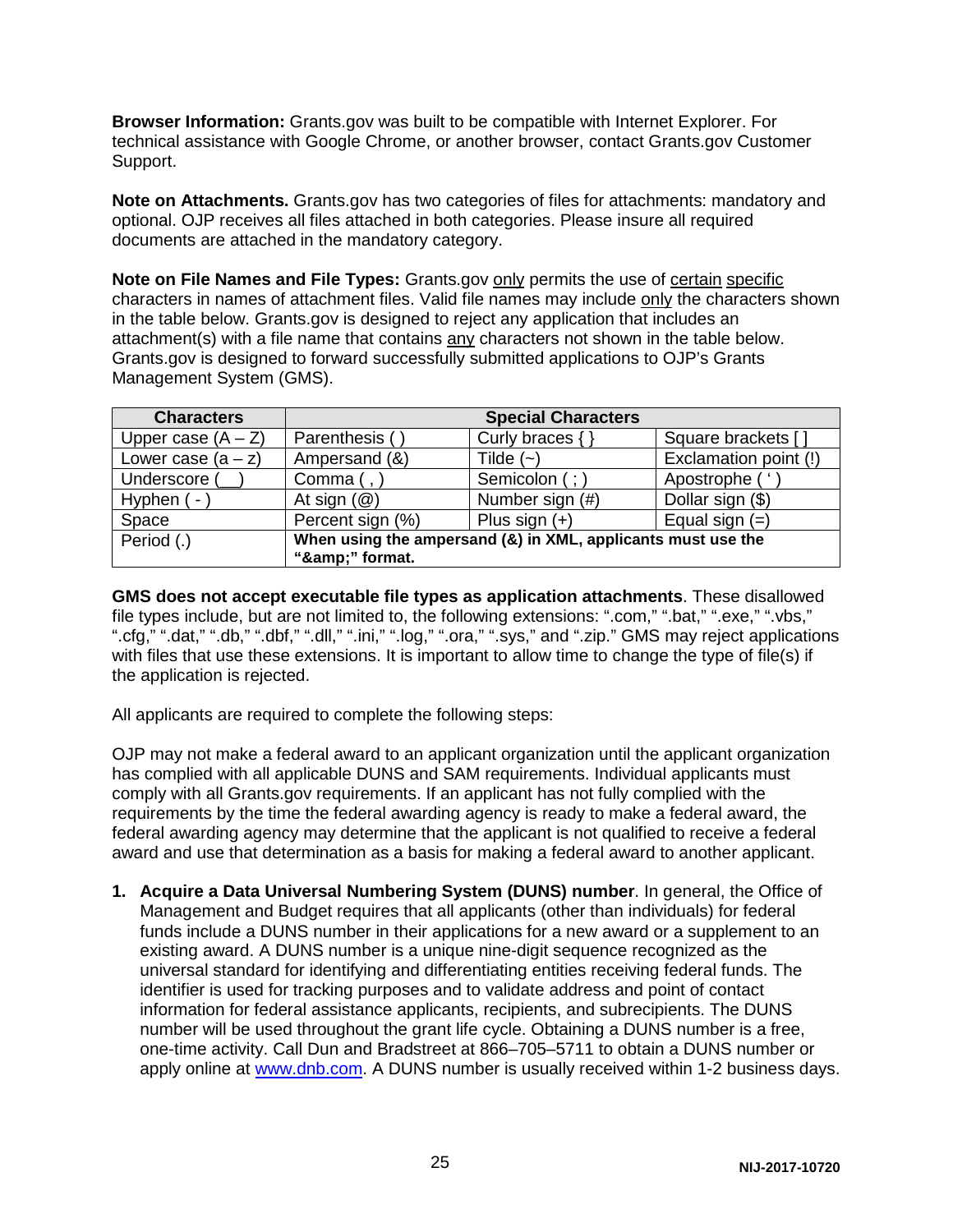**2. Acquire registration with the System for Award Management (SAM)**. SAM is the repository for standard information about federal financial assistance applicants, recipients, and subrecipients. OJP requires all applicants (other than individuals) for federal financial assistance to maintain current registrations in the SAM database. Applicants must be registered in SAM to successfully register in Grants.gov. Applicants must **update or renew their SAM registration annually** to maintain an active status. SAM registration and renewal can take as long as 10 business days to complete.

Applications cannot be successfully submitted in Grants.gov until Grants.gov receives the SAM registration information. Once the SAM registration/renewal is complete, **the information transfer from SAM to Grants.gov can take up to 48 hours.** OJP recommends that the applicant register or renew registration with SAM as early as possible.

Information about SAM registration procedures can be accessed at [www.sam.gov.](https://www.sam.gov/portal/public/SAM/?portal:componentId=1f834b82-3fed-4eb3-a1f8-ea1f226a7955&portal:type=action&interactionstate=JBPNS_rO0ABXc0ABBfanNmQnJpZGdlVmlld0lkAAAAAQATL2pzZi9uYXZpZ2F0aW9uLmpzcAAHX19FT0ZfXw**)

- **3. Acquire an Authorized Organization Representative (AOR) and a Grants.gov username and password**. Complete the AOR profile on Grants.gov and create a username and password. The applicant organization's DUNS number must be used to complete this step. For more information about the registration process, go to [www.grants.gov/web/grants/register.html.](http://www.grants.gov/web/grants/register.html)
- **4. Acquire confirmation for the AOR from the E-Business Point of Contact (E-Biz POC)**. The E-Biz POC at the applicant organization must log into Grants.gov to confirm the applicant organization's AOR. The E-Biz POC will need the Marketing Partner Identification Number (MPIN) password obtained when registering with SAM to complete this step. Note that an organization can have more than one AOR.
- **5. Search for the funding opportunity on Grants.gov**. Use the following identifying information when searching for the funding opportunity on Grants.gov. The Catalog of Federal Domestic Assistance number for this solicitation is 16.562, titled "Criminal Justice Research and Development — Graduate Research Fellowships," and the funding opportunity number is NIJ-2017-10720.
- **6. Submit a valid application consistent with this solicitation by following the directions in Grants.gov**. Within 24-48 hours after submitting the electronic application, the applicant should receive two notifications from Grants.gov. The first will confirm the receipt of the application and the second will state whether the application has been successfully validated, or rejected due to errors, with an explanation. It is possible to first receive a message indicating that the application is received and then receive a rejection notice a few minutes or hours later. Submitting well ahead of the deadline provides time to correct the problem(s) that caused the rejection. **Important:** OJP urges applicants to submit applications **at least 72 hours prior** to the application due date to allow time to receive validation messages or rejection notifications from Grants.gov, and to correct in a timely fashion any problems that may have caused a rejection notification. All applications are due to be submitted and in receipt of a successful validation message in Grants.gov by 11:59 p.m. eastern time on November 21, 2016*.*

Click [here](http://www.grants.gov/web/grants/applicants/organization-registration.html) for further details on DUNS, SAM, and Grants.gov registration steps and timeframes.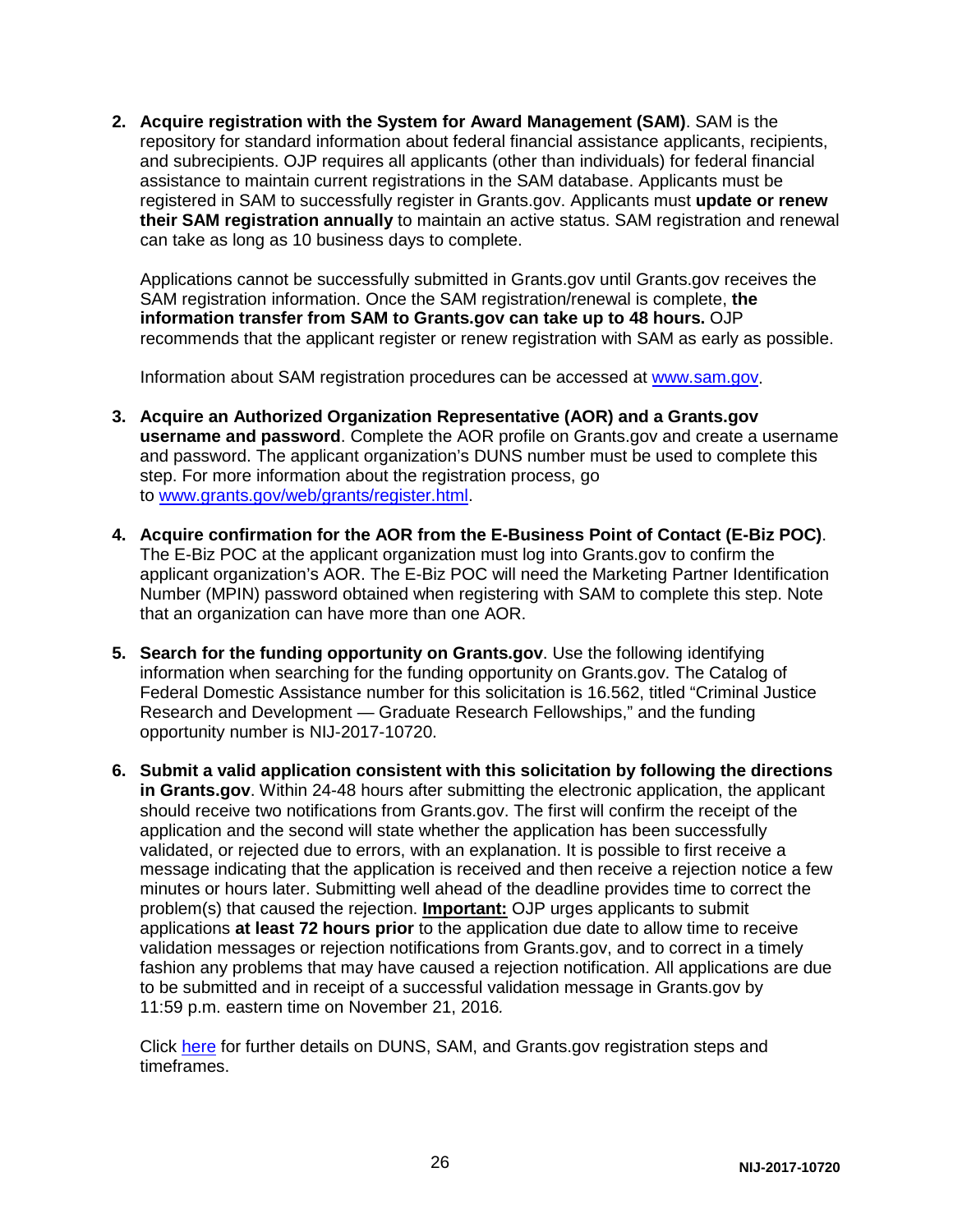#### **Note: Duplicate Applications**

If an applicant submits multiple versions of the same application, NIJ will review only the most recent system-validated version submitted. See Note on File Names and File Types under [How](#page-24-0)  [To Apply.](#page-24-0)

#### **Experiencing Unforeseen Grants.gov Technical Issues**

Applicants that experience unforeseen Grants.gov technical issues beyond their control that prevent them from submitting their application by the deadline must contact the [Grants.gov](mailto:support@grants.gov)  [Customer Support Hotline](mailto:support@grants.gov) or the [SAM Help Desk](http://www.fsd.gov/) (Federal Service Desk) to report the technical issue and receive a tracking number. Then applicant must e-mail the NIJ contact identified in the Contact Information section on page 2 **within 24 hours after the application deadline** and request approval to submit their application. The e-mail must describe the technical difficulties, and include a timeline of the applicant's submission efforts, the complete grant application, the applicant's DUNS number, and any Grants.gov Help Desk or SAM tracking number(s). **Note: NIJ does not automatically approve requests***.* After the program office reviews the submission, and contacts the Grants.gov or SAM Help Desks to validate the reported technical issues, OJP will inform the applicant whether the request to submit a late application has been approved or denied. If OJP determines that the applicant failed to follow all required procedures, which resulted in an untimely application submission, OJP will deny the applicant's request to submit their application.

The following conditions are generally insufficient to justify late submissions:

- Failure to register in SAM or Grants.gov in sufficient time (SAM registration and renewal can take as long as 10 business days to complete. The information transfer from SAM to Grants.gov can take up to 48 hours.)
- Failure to follow Grants.gov instructions on how to register and apply as posted on its website.
- Failure to follow each instruction in the OJP solicitation.
- Technical issues with the applicant's computer or information technology environment, including firewalls, browser incompatibility, etc.

**Notifications regarding known technical problems with Grants.gov, if any, are posted at the top of the OJP funding web page at [www.ojp.gov/funding/index.htm.](http://www.ojp.gov/funding/index.htm)**

## <span id="page-27-0"></span>**E. Application Review Information**

#### <span id="page-27-1"></span>**Selection Criteria**

Applications that meet basic minimum requirements will be evaluated by peer reviewers using the following review criteria.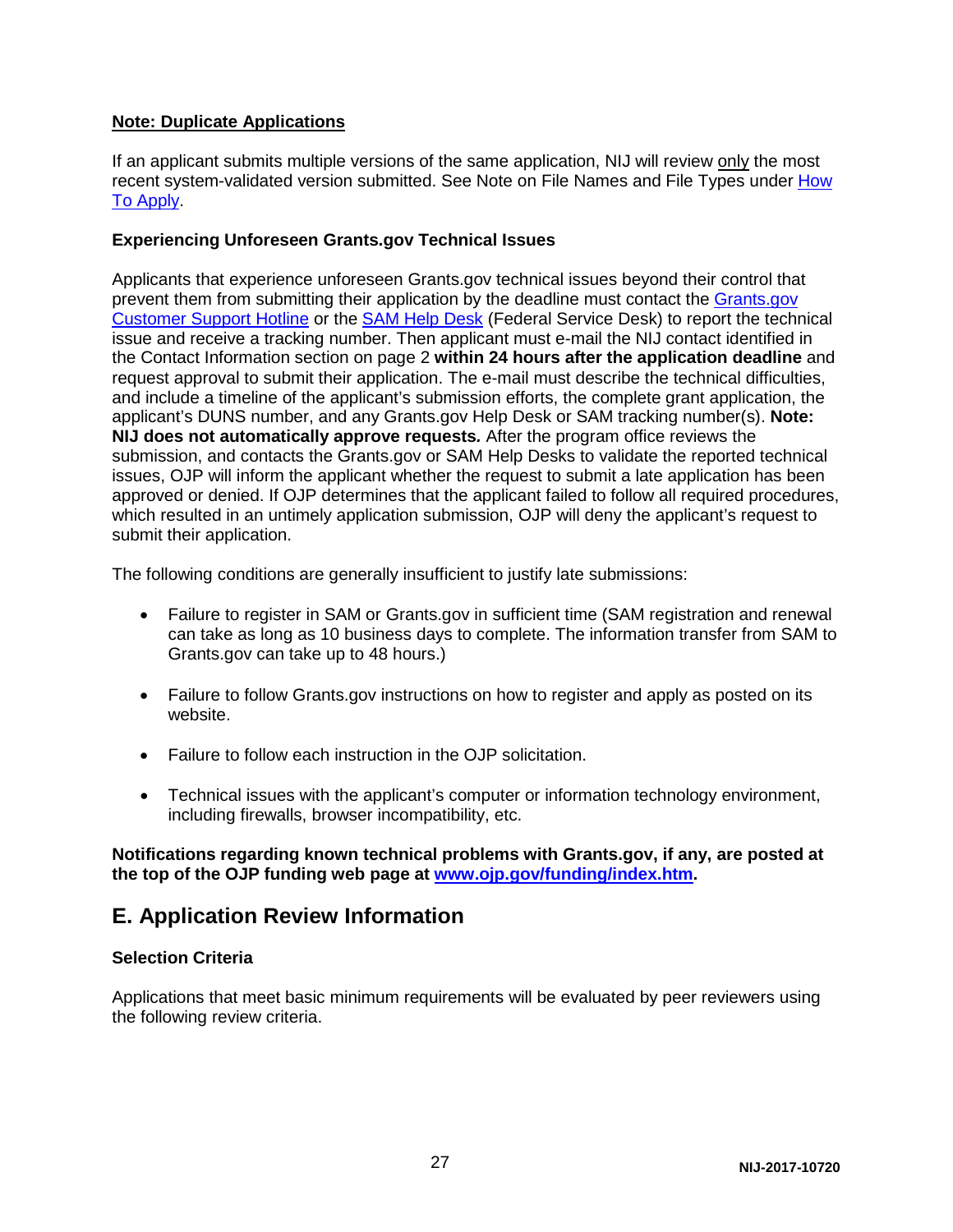**Statement of the Problem** (Understanding of the problem and its importance) – 20%

- 1. Clarity of problem statement and its importance to the field of study.
- 2. Demonstrated connection between problem and proposed research.
- 3. Awareness of the state of current research and/or technology.
- 4. Identification of gaps in existing research.

**Project Design and Implementation** (Quality and technical merit) – 50%

- 1. Detailed and complete discussion of proposed research methods.
- 2. Soundness of the research methods and appropriateness to the proposed study.
- 3. Awareness of potential limitations of the research plan and proposed practical solutions.
- 4. Overall feasibility of proposed project and awareness of pitfalls.
- 5. Innovation and creativity.

#### **Potential Impact** – 20%

1. Potential for the proposed research to significantly advance the scientific or technical understanding of the problem addressed.

**Capabilities and Competencies** (Capabilities, demonstrated productivity, and experience of the applicant organization and proposed project staff) – 10%

- 1. Qualifications and experience of the doctoral student and the dissertation committee chair (if identified), e.g., successful coursework completion, relevant work and/or research experience, leadership roles, mentoring experience, and record of publication.
- 2. Applicant academic institution's record of accomplishment with respect to doctoral candidates' completion of degrees.
- 3. Applicant academic institution's record of past performance regarding NIJ grants and contracts (if applicable).
- 4. Adequacy of management plan to ensure project completion.

#### **Budget**

Peer reviewers will consider and may comment on the following additional items in the context of scientific and technical merit.

- 1. Appropriateness of requested research expenses and related costs to the proposed dissertation research.
- 2. Appropriateness of the budget relative to the level of effort.
- 3. Use of existing resources to conserve costs.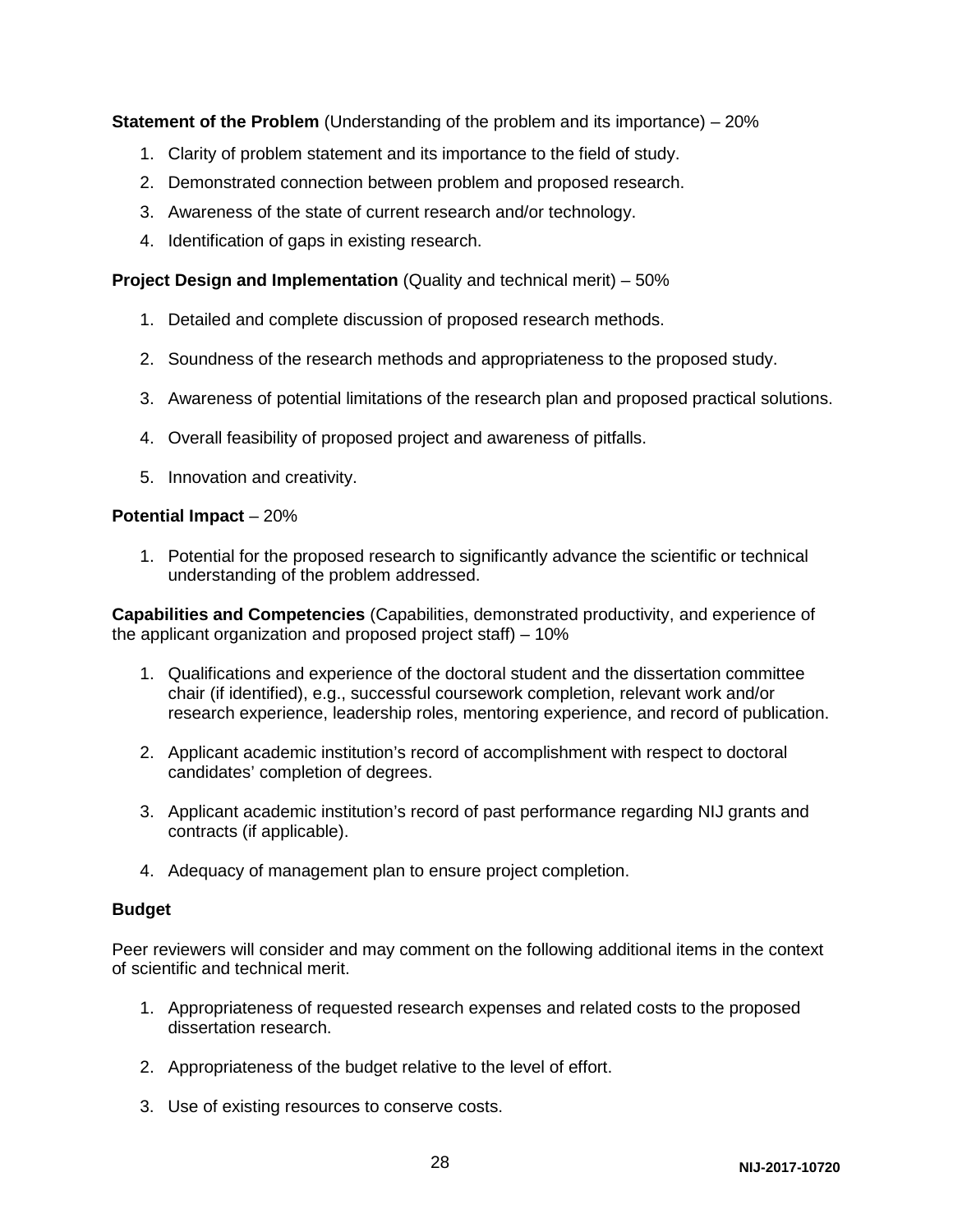#### **Plan for Dissemination to Broader Audiences**

Peer reviewers may comment—in the context of scientific and technical merit—on the proposed plan to disseminate the key findings of the work to the larger research community and to make available to broader interested audiences, such as criminal/juvenile justice practitioners or policymakers, summary information from the planned scholarly products of the project.

#### <span id="page-29-0"></span>**Review Process**

OJP is committed to ensuring a fair and open process for making awards. NIJ reviews the application to make sure that the information presented is reasonable, understandable, measurable, and achievable, as well as consistent with the solicitation.

Peer reviewers will review the applications submitted under this solicitation that meet basic minimum requirements. For purposes of assessing whether applicants have met basic minimum requirements, OJP screens applications for compliance with specified program requirements to help determine which applications should proceed to further consideration for award. Although program requirements may vary, the following are common requirements applicable to all solicitations for funding under OJP grant programs:

- The application must be submitted by an eligible type of applicant.
- The application must request funding within programmatic funding constraints (if applicable).
- The application must be responsive to the scope of the solicitation.
- The application must include all items designated as "critical elements."
- The applicant must not be identified in SAM as excluded from receiving federal awards.

For a list of critical elements, see "What an Application Should Include" under [Section D.](#page-13-0)  [Application and Submission Information.](#page-13-0)

Peer review panels will evaluate, score, and rate applications that meet basic minimum requirements. NIJ may use internal peer reviewers, external peer reviewers, or a combination, to assess applications on technical merit using the solicitation's selection criteria. An external peer reviewer is an expert in the subject matter of a given solicitation who is not a current DOJ employee. An internal reviewer is a current DOJ employee who is well-versed or has expertise in the subject matter of this solicitation. Peer reviewers' ratings and any resulting recommendations are advisory only, although reviewer views are considered carefully. Other important considerations for NIJ include underserved populations, geographic diversity, strategic priorities, and available funding, as well as the planned scholarly products and the extent to which the budget detail worksheet and budget narrative accurately explain project costs that are reasonable, necessary, and otherwise allowable under federal law and applicable federal cost principles).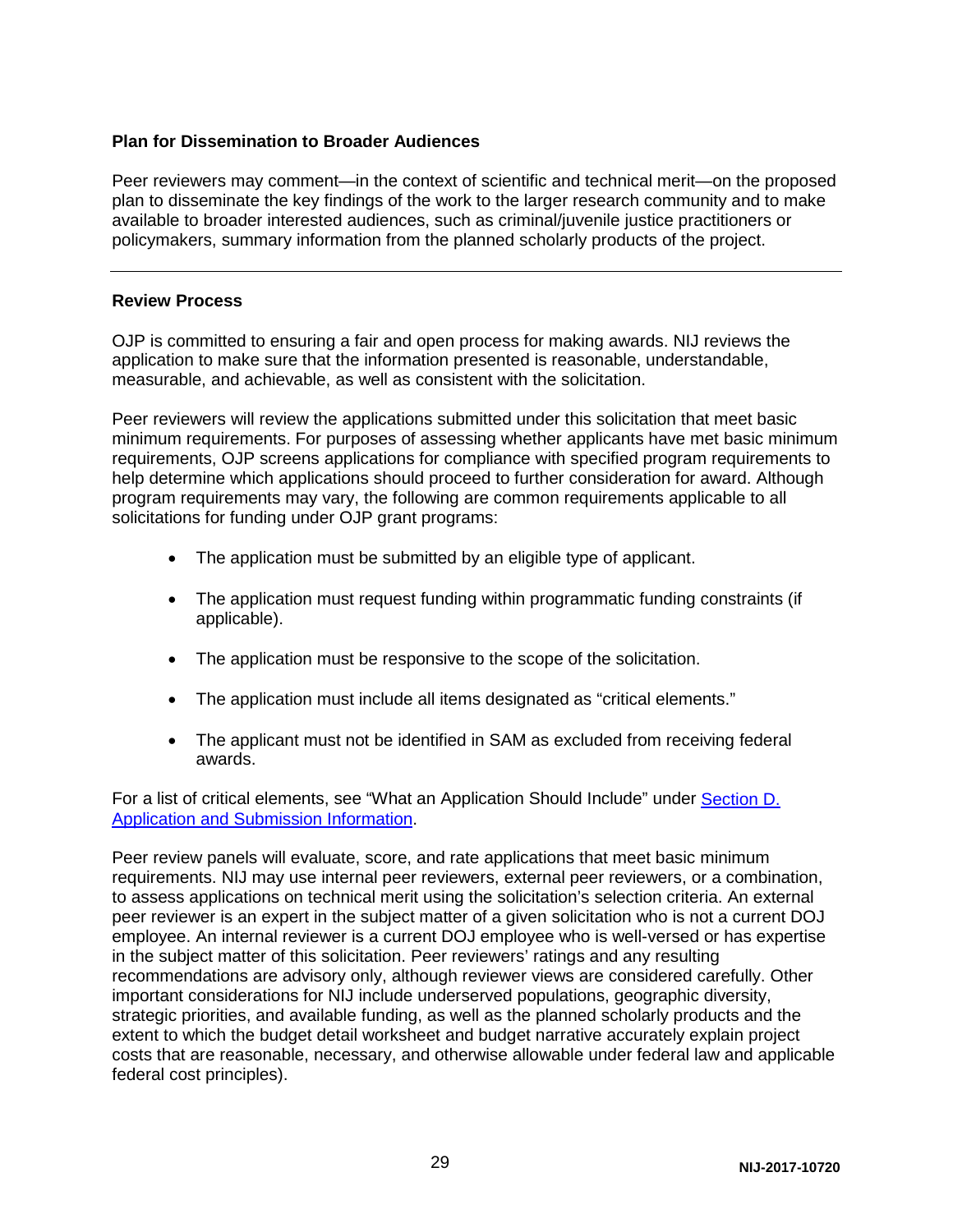In addition to OJP's review of applications, before award decisions are made, OJP reviews information related to the degree of risk posed by applicants. To help assess whether an applicant that has one or more prior federal awards has a satisfactory record with respect to performance, integrity, and business ethics, OJP checks whether the applicant is listed in SAM as excluded from receiving a federal award.

The evaluation of risks goes beyond information in SAM, however. OJP itself has in place a framework for evaluating risks posed by applicants for competitive awards. OJP takes into account information pertinent to matters such as --

- 1. Applicant financial stability and fiscal integrity.
- 2. Quality of the management systems of the applicant, and applicant's ability to meet prescribed management standards, including those outlined in the DOJ Grants Financial Guide.
- 3. Applicant's history of performance under OJP and other DOJ awards (including scholarly products, and compliance with reporting requirements and award conditions), as well as awards from other federal agencies.
- 4. Reports and findings from audits of the applicant, including audits under the Part 200 Uniform Requirements.
- 5. Applicant's ability to comply with statutory and regulatory requirements, and to effectively implement other award requirements.

All final award decisions will be made by the Director of the National Institute of Justice, who may take into account not only peer review ratings and NIJ recommendations, but also other factors as indicated in this section.

### <span id="page-30-0"></span>**F. Federal Award Administration Information**

#### <span id="page-30-1"></span>**Federal Award Notices**

OJP sends award notification by email through GMS to the individuals listed in the application as the point of contact and the authorizing official (E-Biz POC and AOR). The email notification includes detailed instructions on how to access and view the award documents, and how to accept the award. GMS automatically issues the notifications at 9:00 p.m. eastern time on the award date (by May 8, 2017). Recipients will be required to log in; accept any outstanding assurances and certifications on the award; designate a financial point of contact; and review, sign, and accept the award. The award acceptance process involves physical signature of the award document by the authorized representative and the scanning of the fully-executed award document to OJP.

#### <span id="page-30-2"></span>**Administrative, National Policy, and Other Legal Requirements**

If selected for funding, in addition to implementing the funded project consistent with the agency-approved project application and budget, the recipient must comply with award terms and conditions, and other legal requirements, that are included in the award, incorporated into the award by reference, or are otherwise applicable to the award. OJP strongly encourages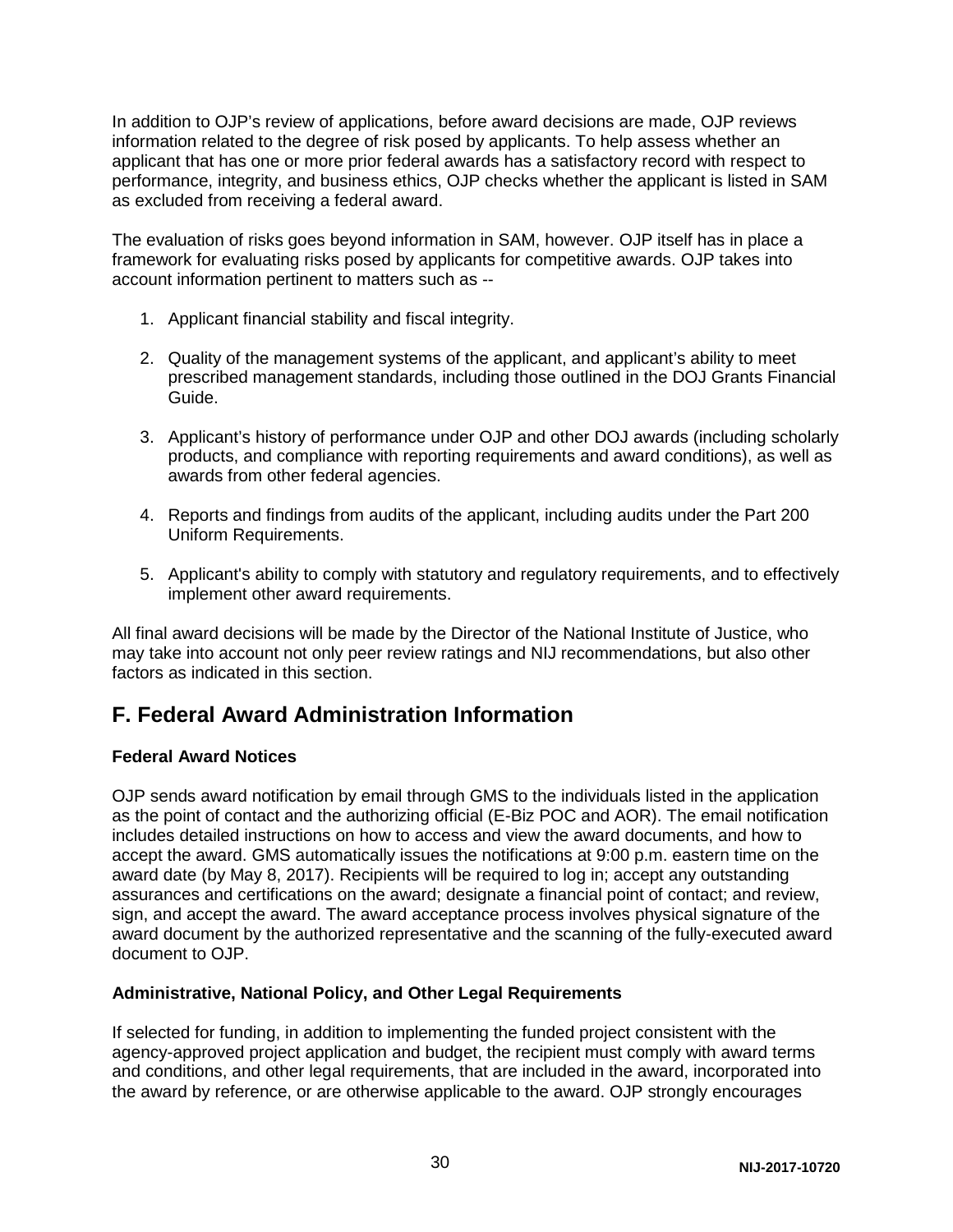prospective applicants to review the information pertaining to these requirements **prior** to submitting an application. To assist applicants and recipients in accessing and reviewing this information, OJP has placed it on its [Solicitation Requirements](http://ojp.gov/funding/Explore/SolicitationRequirements/index.htm) page of the [OJP Funding](http://ojp.gov/funding/index.htm)  [Resource Center.](http://ojp.gov/funding/index.htm)

Please note in particular the following two forms, which applicants must submit in GMS prior to the receipt of any award funds, as each details legal requirements with which applicants must provide specific assurances and certifications of compliance. Applicants may view these forms in the [OJP Funding Resource Center](http://ojp.gov/funding/index.htm) and are strongly encouraged to review and consider them carefully prior to making an application for OJP grant funds.

- [Certifications Regarding Lobbying; Debarment, Suspension and Other Responsibility](http://ojp.gov/funding/Apply/Forms.htm)  [Matters; and Drug-Free Workplace Requirements.](http://ojp.gov/funding/Apply/Forms.htm)
- [Standard Assurances.](http://ojp.gov/funding/Apply/Forms.htm)

Upon grant approval, OJP electronically transmits (via GMS) the award document to the prospective award recipient. In addition to other award information, the award document contains award terms and conditions that specify national policy requirements<sup>[7](#page-31-1)</sup> with which recipients of federal funding must comply; uniform administrative requirements, cost principles, and audit requirements; and program-specific terms and conditions required based on applicable program (statutory) authority or requirements set forth in OJP solicitations and program announcements. For example, certain efforts may call for special requirements, terms, or conditions relating to intellectual property, data/information-sharing or -access, or information security; or audit requirements, expenditures and milestones, or publications and/or press releases.

OJP also may place additional terms and conditions on an award based on its risk assessment of the applicant, or for other reasons it determines necessary to fulfill the goals and objectives of the program.

Prospective applicants may access and review the text of mandatory conditions OJP includes in all OJP awards, as well as the text of certain other conditions, such as administrative conditions, via the [Mandatory Award Terms and Conditions](http://ojp.gov/funding/Explore/SolicitationRequirements/MandatoryTermsConditions.htm) page of the [OJP Funding Resource Center.](http://ojp.gov/funding/index.htm)

#### <span id="page-31-0"></span>**General Information About Post-Federal Award Reporting Requirements**

Recipients must submit quarterly financial reports, bi-annual progress reports, final financial and progress reports, and, if applicable, an annual audit report in accordance with the Part 200 Uniform Requirements. Applicants should anticipate that NIJ will require recipients to use a version of the non-budgetary components of the Research Performance Progress Report (RPPR) template/format for progress reports, appropriately modified for NIJ research awards. General information on RPPRs may be found at [www.nsf.gov/bfa/dias/policy/rppr/.](http://www.nsf.gov/bfa/dias/policy/rppr/) Future awards and fund drawdowns may be withheld if reports are delinquent.

Special reporting requirements may be required as appropriate.

<span id="page-31-1"></span> <sup>7</sup> *See generally* 2 C.F.R. 200.300 (provides a general description of national policy requirements typically applicable to recipients of Federal awards, including the Federal Funding Accountability and Transparency Act of 2006 (FFATA)).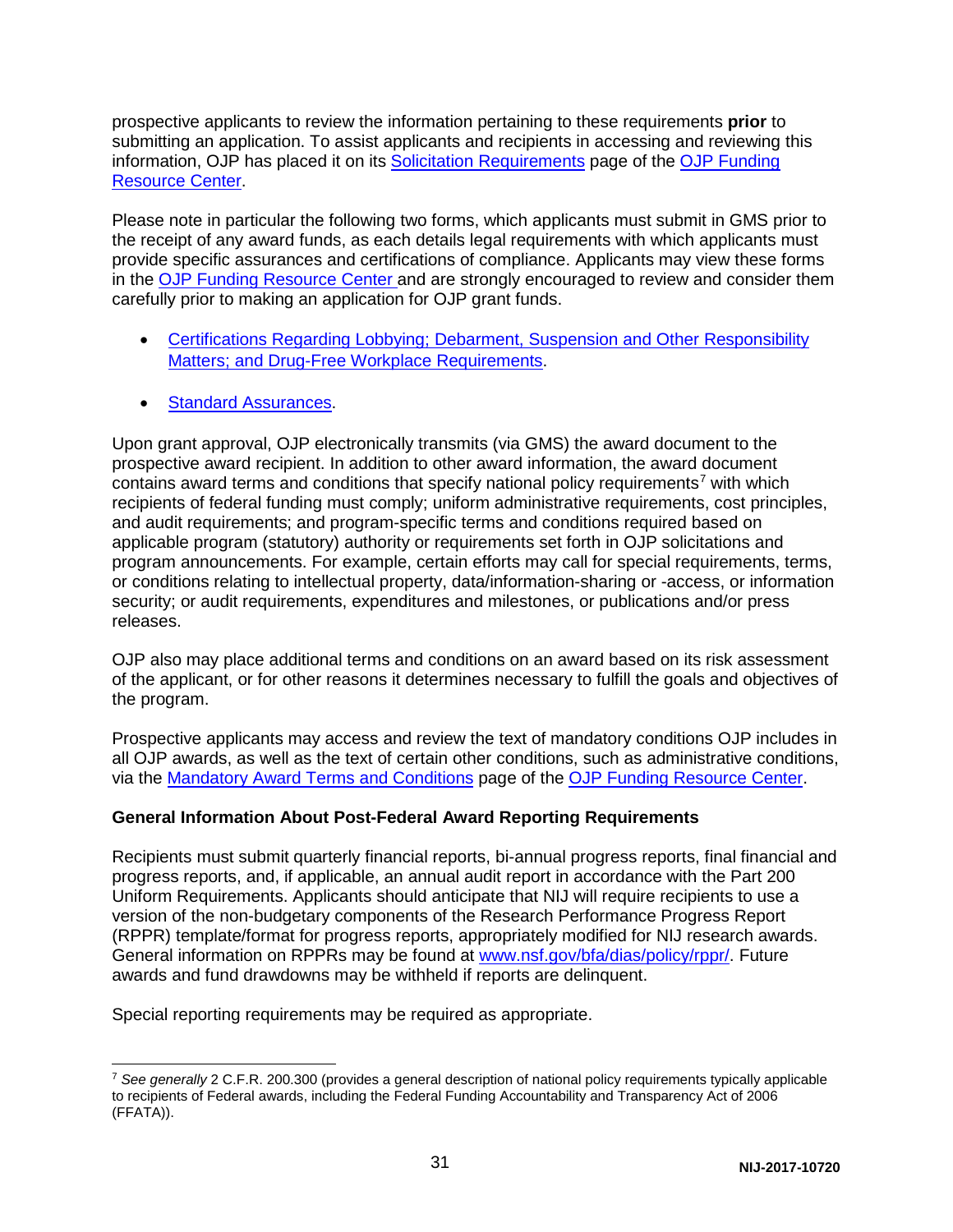As indicated earlier in this solicitation, NIJ expects scholarly products to result from any award under this solicitation. Please review the [Goals, Objectives, Deliverables, and Expected](#page-8-2)  [Scholarly Products](#page-8-2) segment of the "Program-Specific Information" section of this solicitation, as well as the "Performance Measures" section.

#### **Performance Measures**

To demonstrate program progress and success, as well as, to assist the Department with fulfilling its responsibilities under the Government Performance and Results Act of 1993 (GPRA), Public Law 103-62, and the GPRA Modernization Act of 2010, Public Law 111–352, applicants that receive funding under this solicitation must provide data that measure the results of their work done under this solicitation. OJP will require any award recipient, post award, to provide the data requested in the "Data Grantee Provides" column so that OJP can calculate values for the "Performance Measures" column. (Submission of performance measures data is not required for the application.) Performance measures for this solicitation are as follows:

| Objective                                                                                                                                                                                                | <b>Performance Measure(s)</b>                                                                                                                                                                                                                                                                                                           | <b>Data Grantee Provides</b>                                                                                                                                                                                                        |  |
|----------------------------------------------------------------------------------------------------------------------------------------------------------------------------------------------------------|-----------------------------------------------------------------------------------------------------------------------------------------------------------------------------------------------------------------------------------------------------------------------------------------------------------------------------------------|-------------------------------------------------------------------------------------------------------------------------------------------------------------------------------------------------------------------------------------|--|
| Conduct<br>research in<br>science,<br>technology,<br>engineering,<br>and/or<br>mathematics<br>having clear<br>implications<br>for criminal<br>justice policy<br>and practice in<br>the United<br>States. | 1. Relevance to the needs of the field as<br>measured by whether the project's<br>substantive scope did not deviate from the<br>funded proposal or any subsequent agency-<br>approved modifications to the scope.<br>2. Quality of the research as demonstrated by<br>the scholarly products that result in whole or                    | 1. Quarterly financial reports, bi-<br>annual and final progress reports,<br>and, if applicable, an annual audit<br>report in accordance with the Part<br>200 Uniform Requirements of the<br>work performed under the NIJ<br>award. |  |
|                                                                                                                                                                                                          | in part from work funded under the NIJ<br>award (published, peer-reviewed, scientific<br>journal articles, and/or (as appropriate for<br>the funded project) law review journal<br>articles, book chapter(s) or book(s) in the<br>academic press, technological prototypes,<br>patented inventions, or similar scientific<br>products). | 2. List of citation(s) to all scholarly<br>products that resulted in whole or<br>in part from work funded under<br>the NIJ award.                                                                                                   |  |
|                                                                                                                                                                                                          |                                                                                                                                                                                                                                                                                                                                         | 3. If applicable, each data set that<br>resulted in whole or in part from<br>work funded under the NIJ award.                                                                                                                       |  |
|                                                                                                                                                                                                          | 3. Quality of management as measured by<br>such factors as whether significant project<br>milestones were achieved, reporting and<br>other deadlines were met, and costs<br>remained within approved limits.                                                                                                                            | 4. An official signed copy of the<br>doctoral student's successfully<br>defended and accepted final<br>dissertation.                                                                                                                |  |
|                                                                                                                                                                                                          | 4. Number of technologies fielded as a result<br>(in whole or in part) of work funded under<br>the NIJ award.                                                                                                                                                                                                                           | 5. If applicable, description of all<br>technologies fielded as a result (in<br>whole or in part) of work funded<br>under the NIJ award.                                                                                            |  |

## <span id="page-32-0"></span>**G. Federal Awarding Agency Contact(s)**

For OJP Contact(s), see the title page.

For contact information for Grants.gov, see the title page.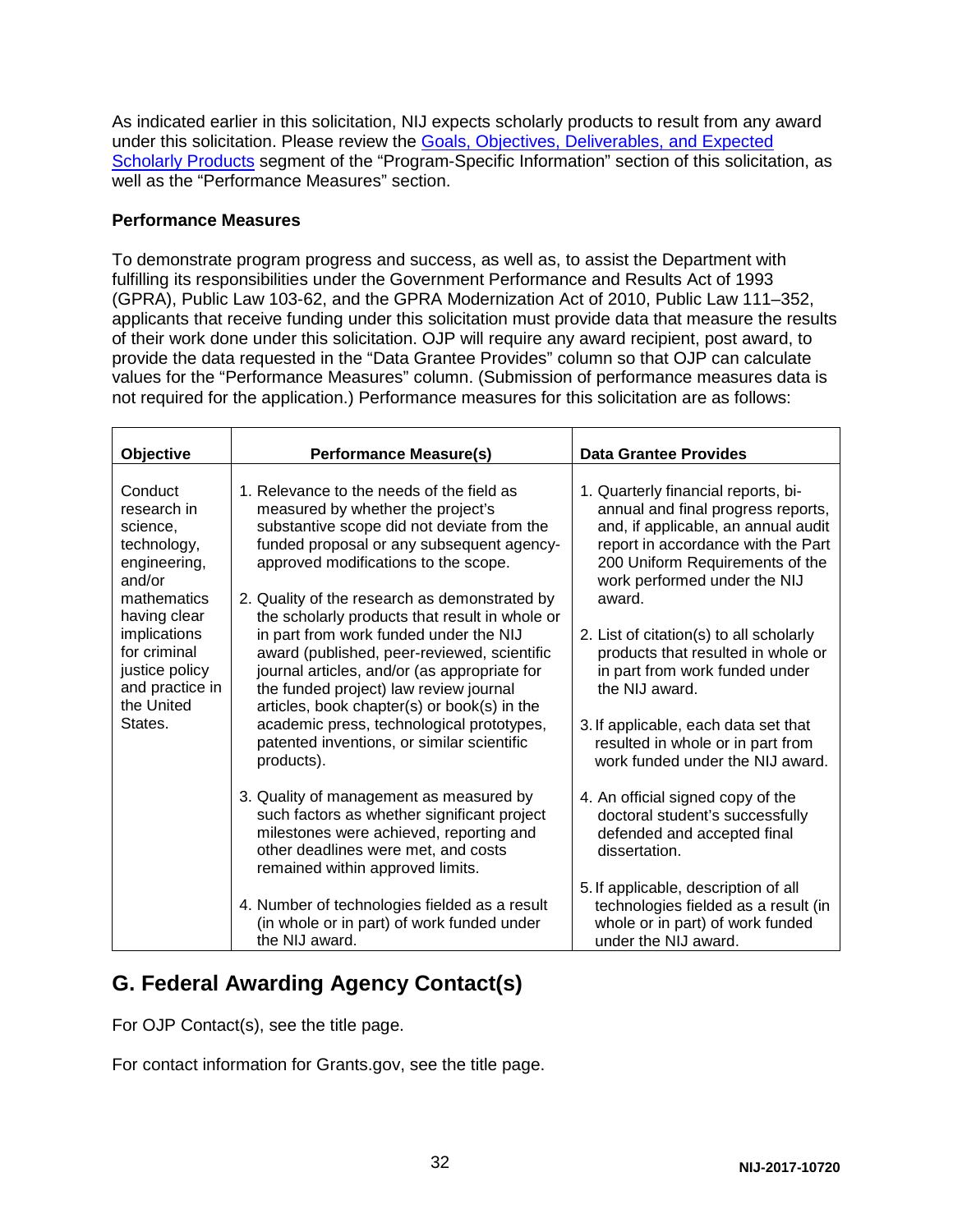### <span id="page-33-0"></span>**H. Other Information**

### <span id="page-33-1"></span>**Freedom of Information Act and Privacy Act (5 U.S.C. 552 and 5 U.S.C. 552a)**

All applications submitted to OJP (including all attachments to applications) are subject to the federal Freedom of Information Act (FOIA) and to the Privacy Act. By law, DOJ may withhold information that is responsive to a request pursuant to FOIA if DOJ determines that the responsive information either is protected under the Privacy Act or falls within the scope of one of nine statutory exemptions under FOIA. DOJ cannot agree in advance of a request not to release some or all portions of an application.

In its review of records that are responsive to a FOIA request, OJP will withhold information in those records that plainly falls within the scope of the Privacy Act or one of the statutory exemptions under FOIA. (Some examples include certain types of information in budgets, and names and contact information for project staff other than certain key personnel.) In appropriate circumstances, OJP will request the views of the applicant/recipient that submitted a responsive document.

For example, if OJP receives a request pursuant to FOIA for an application submitted by a nonprofit or for-profit organization or an institution of higher education, or for an application that involves research, OJP typically will contact the applicant/recipient that submitted the application and ask it to identify -- quite precisely -- any particular information in the application that applicant/recipient believes falls under a FOIA exemption, the specific exemption it believes applies, and why. After considering the submission by the applicant/recipient, OJP makes an independent assessment regarding withholding information. OJP generally follows a similar process for requests pursuant to FOIA for applications that may contain law-enforcement sensitive information.

### <span id="page-33-2"></span>**Provide Feedback to OJP**

To assist OJP in improving its application and award processes, we encourage applicants to provide feedback on this solicitation, the application submission process, and/or the application review/peer review process. Provide feedback to [OJPSolicitationFeedback@usdoj.gov.](mailto:OJPSolicitationFeedback@usdoj.gov)

**IMPORTANT:** This e-mail is for feedback and suggestions only. OJP does not send replies from this mailbox. Any prospective applicant that has specific questions on any program or technical aspect of the solicitation **must** use the appropriate telephone number or e-mail listed on the front of this solicitation document to obtain information. These contacts are provided to help ensure that prospective applicants can directly reach an individual who can address specific questions in a timely manner.

If you are interested in being a reviewer for other OJP grant applications, please e-mail your résumé to [ojppeerreview@lmsolas.com.](mailto:ojppeerreview@lmsolas.com) (Do not send your resume to the OJP Solicitation Feedback email account.) **Note:** Neither you nor anyone else from your organization or entity can be a peer reviewer in a competition in which you or your organization/entity has submitted an application.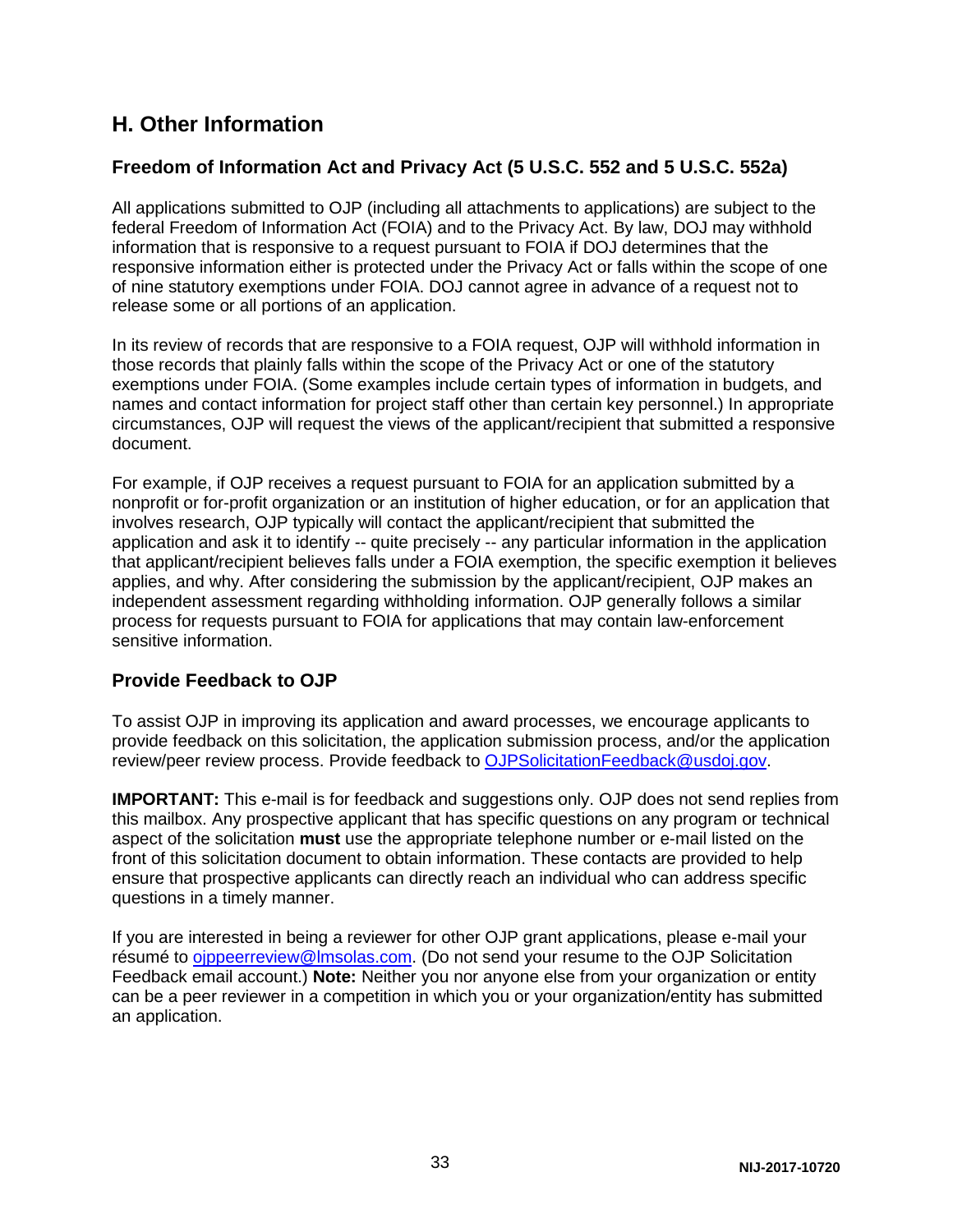# **Application Checklist**

### <span id="page-34-0"></span>**Graduate Research Fellowship in the Social and Behavioral Sciences**

This application checklist has been created to assist in developing an application.

#### **What an Applicant Should Do:**

| Prior to Registering in Grants.gov.                                            |               |
|--------------------------------------------------------------------------------|---------------|
| Acquire a DUNS Number                                                          | (see page 25) |
| Acquire or renew registration with SAM                                         | (see page 26) |
| To Register with Grants.gov.                                                   |               |
| Acquire AOR and Grants.gov username/password                                   | (see page 26) |
| Acquire AOR confirmation from the E-Biz POC                                    | (see page 26) |
| To Find Funding Opportunity:                                                   |               |
| Search for the funding opportunity on Grants.gov                               | (see page 26) |
| Download Funding Opportunity and Application Package                           |               |
| Sign up for Grants.gov email notifications (optional)                          | (see page 24) |
| Read Important Notice: Applying for Grants in Grants.gov                       |               |
| After Application Submission, Receive Grants.gov Email Notifications That:     |               |
| (1) Application has been received                                              |               |
| (2) Application has either been successfully validated or rejected with errors |               |
| (see page 26)                                                                  |               |

*If no Grants.gov receipt, and validation or error notifications are received:*

\_\_\_\_\_ Contact NIJ regarding experiencing technical difficulties (see page 27)

#### **General Requirements**:

**Number 20** Review the **Solicitation Requirements** in the OJP Funding Resource Center.

#### **What an Application Should Include:**

| Application for Federal Assistance (SF-424)                                     | (see page 13) |               |
|---------------------------------------------------------------------------------|---------------|---------------|
| <b>Project Abstract</b>                                                         | (see page 13) |               |
| Program Narrative (required)                                                    | (see page 14) |               |
| <b>Budget Detail Worksheet (required)</b>                                       | (see page 17) |               |
| <b>Budget Narrative (required)</b>                                              | (see page 17) |               |
| Tribal Authorizing Resolution (if applicable)                                   | (see page 20) |               |
| <b>Additional Attachments</b>                                                   |               |               |
| Verification of current enrollment                                              |               | (see page 5)  |
| Dissertation chair's statement of support (required)                            |               | (see page 7)  |
| Undergraduate and graduate transcripts                                          |               | (see page 5)  |
| Applicant Disclosure of Pending Applications                                    |               | (see page 21) |
| Research and Evaluation Independence and Integrity                              |               | (see page 22) |
| Bibliography/references (required)                                              |               |               |
| Any tools/instruments, questionnaires, tables/charts/graphs, or maps pertaining |               |               |
| to the proposed study (if applicable)                                           |               |               |
| Curriculum vitae, resumes, or biographical sketches of student and dissertation |               |               |
| chair                                                                           |               |               |
| Daroonal atatamant                                                              |               |               |

\_\_\_\_\_ Personal statement

**EXECUTE:** Dissertation committee contact information